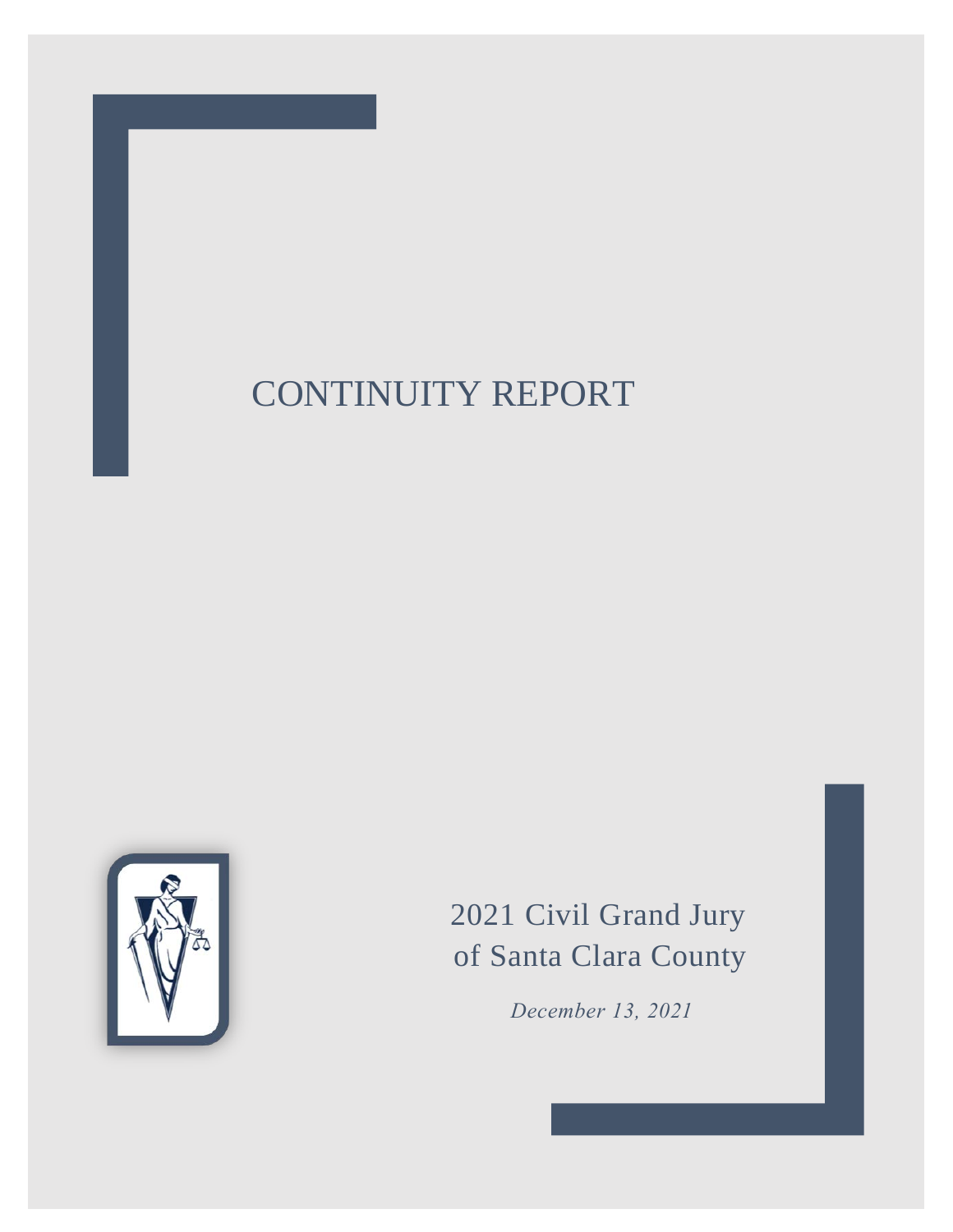# **TABLE OF CONTENTS**

| $\bf INTRODUCTION. 3$                                                               |  |
|-------------------------------------------------------------------------------------|--|
|                                                                                     |  |
|                                                                                     |  |
|                                                                                     |  |
| IV. Transparency in the San José Unified School District: Lessons to be Learned  13 |  |
| V. Why Aren't There More Female Firefighters in Santa Clara County?  17             |  |
|                                                                                     |  |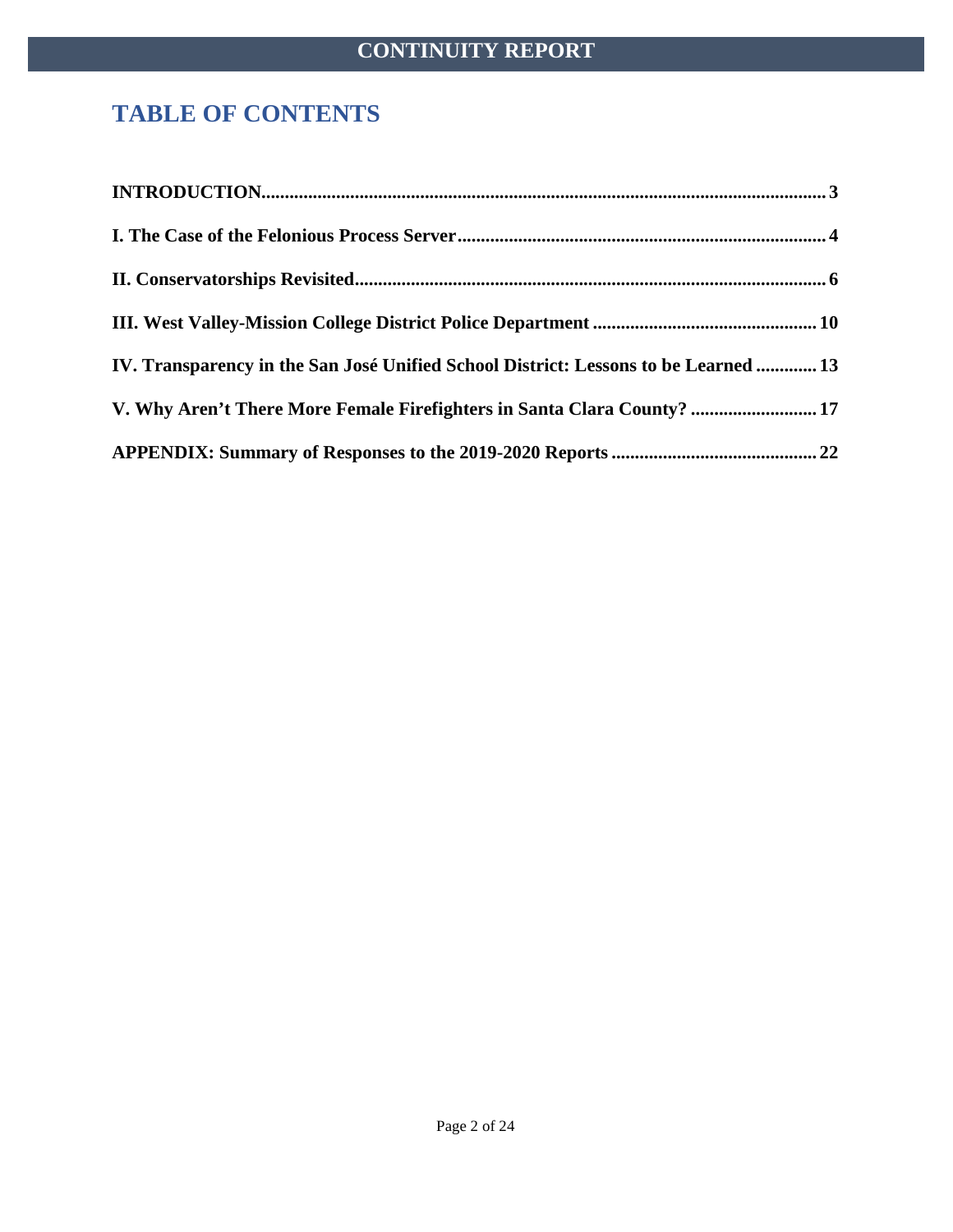# <span id="page-2-0"></span>**INTRODUCTION**

 $\overline{a}$ 

This continuity report examines the responses by public agencies to the 2019-2020 Civil Grand Jury of Santa Clara County reports. The reports, together with responses from the public agencies, can be found on the [Civil Grand Jury Reports Archive](http://www.scscourt.org/court_divisions/civil/cgj/grand_jury_archive.shtml) website.

The California Penal Code requires a response from the public agency within 90 days of the time the original report was published, or 60 days if the response is from elected officials. [1](#page-2-1) The respondent must either agree or disagree, or partially agree or partially disagree, with each finding. For each recommendation, the respondent must declare whether:

(1) The recommendation has been implemented, with a summary regarding the implemented action.

(2) The recommendation has not yet been implemented, but will be implemented in the future, with a timeframe for implementation.

(3) The recommendation requires further analysis, with an explanation and the scope and parameters of an analysis or study, and a timeframe for the matter to be prepared for discussion.

(4) The recommendation will not be implemented because it is not warranted or is not reasonable, with an explanation.<sup>[2](#page-2-2)</sup>

In cases where the response stated that further work would be done, the 2021 Civil Grand Jury requested a follow-up. This continuity report summarizes the responses to those requests.

<span id="page-2-1"></span><sup>1</sup> California Penal Code §933, accessed September. 8, 2021, [https://leginfo.legislature.ca.gov/faces/codes\\_displaySection.xhtml?sectionNum=933.&lawCode=PEN.](https://leginfo.legislature.ca.gov/faces/codes_displaySection.xhtml?sectionNum=933.&lawCode=PEN)

<span id="page-2-2"></span><sup>2</sup> California Penal Code §933.05, accessed September 25, 2021, [http://leginfo.legislature.ca.gov/faces/codes\\_displaySection.xhtml?sectionNum=933.05.&lawCode=PEN.](http://leginfo.legislature.ca.gov/faces/codes_displaySection.xhtml?sectionNum=933.05.&lawCode=PEN)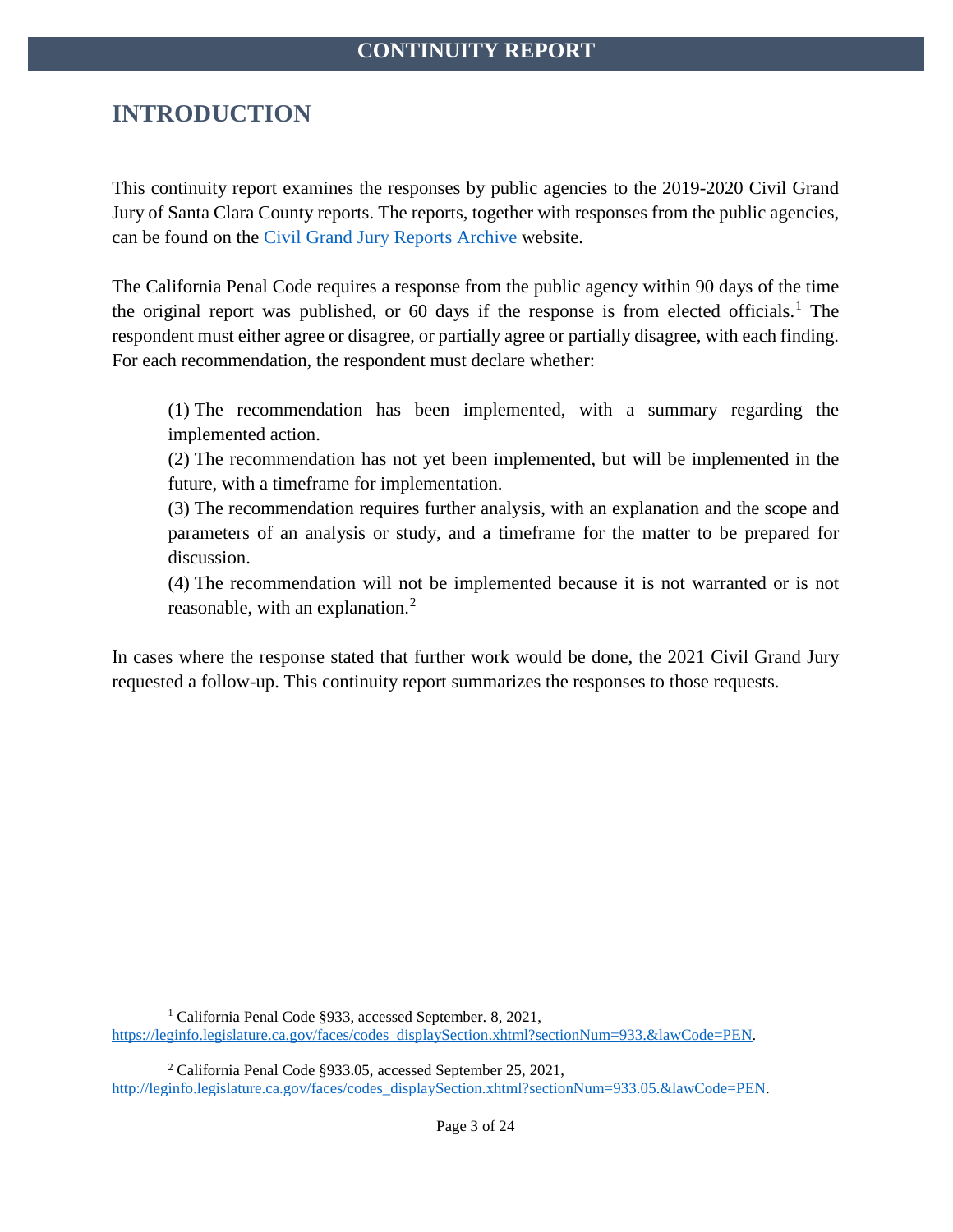# <span id="page-3-0"></span>**I. The Case of the Felonious Process Server[3](#page-3-1)**

#### **Summary of 2019-2020 Report**

A process server's registration can be revoked by a presiding judge if they are charged with a felony or face misconduct in their duties. In 2018, a process server registered in the County of Santa Clara was convicted of felonies in another county within California. When the process server was registered, the Santa Clara County Office of the Clerk-Recorder (County Clerk-Recorder) had properly added them to the Subsequent Arrest Notification System list, which is a notification system maintained and operated by the California Department of Justice. Complaints regarding this process server were received by the Clerk-Recorder's Office, the District Attorney's Office, and the Civil Grand Jury. The Civil Grand Jury learned that the Clerk-Recorder's Office checked (and re-checked) the Subsequent Arrest Notification System; however, the system did not have information regarding this person's felony conviction.

#### **Key Findings**

The County Clerk-Recorder's Office did not receive notification of felony convictions of a registered process server from the Subsequent Arrest Notification System. Because the Clerk-Recorder's Office did not receive a notification as required by California Penal Code § 11105, the process server's registration was not revoked.

#### **Key Recommendations**

The County Clerk-Recorder's Office should develop, publish, and distribute procedures which would allow it to reconcile conflicting information about a felony conviction of a registered process server.

#### **Response**

 $\overline{a}$ 

The Clerk-Recorder's Office agreed with the findings, and agreed to implement the recommendation to develop, publish, and distribute the procedures by March 1, 2021.

<span id="page-3-1"></span><sup>&</sup>lt;sup>3</sup> 2019-2020 Civil Grand Jury of Santa Clara County, "The Case of the Felonious Process Server," December 14, 2020, [http://www.scscourt.org/court\\_divisions/civil/cgj/grand\\_jury\\_archive.shtml.](http://www.scscourt.org/court_divisions/civil/cgj/grand_jury_archive.shtml)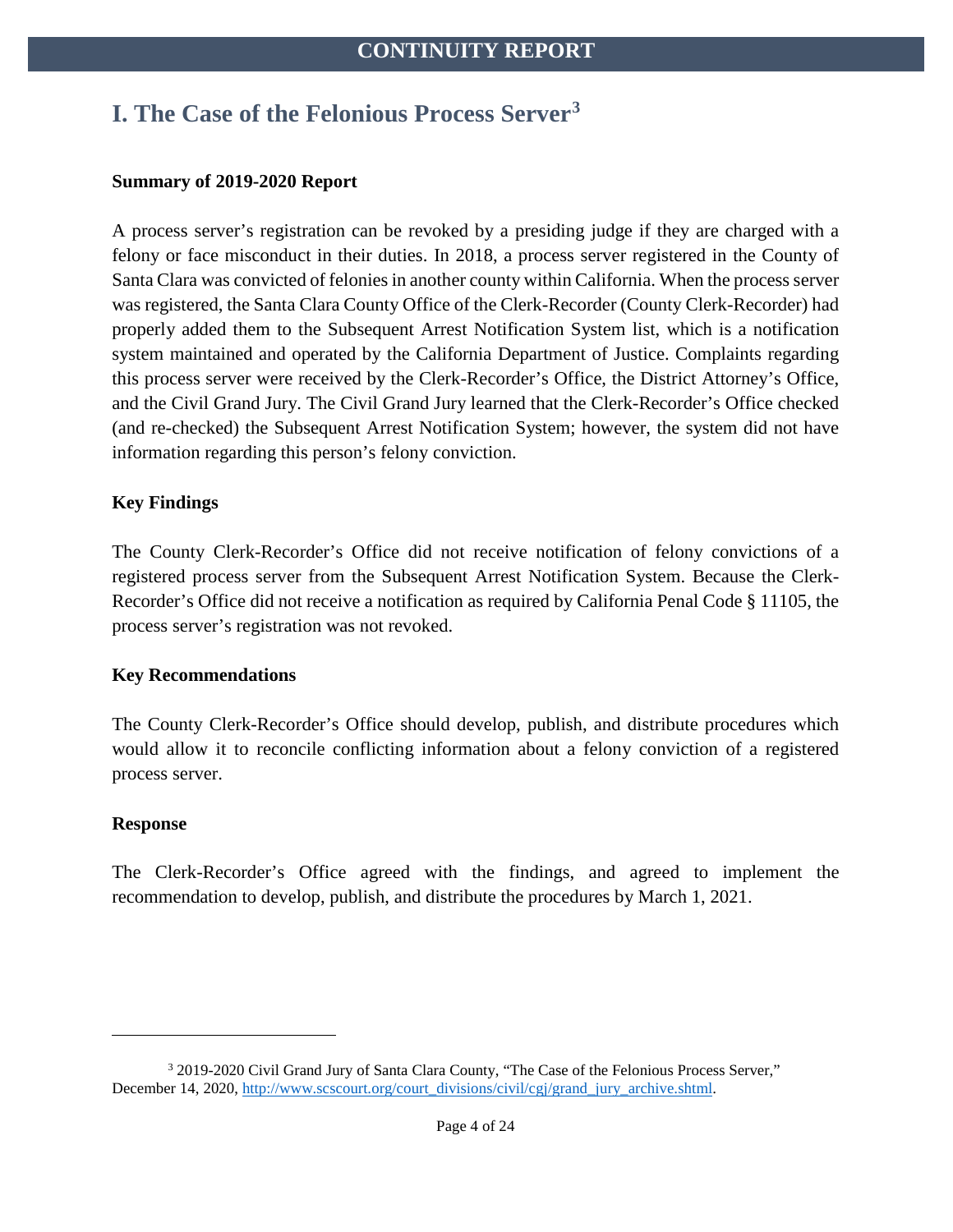#### **Follow-up**

The Clerk-Recorder's Office developed the Process Server Registration Status Policy and Procedures and published it on the Clerk-Recorder's Office website. [4](#page-4-0) The policy has been distributed to stakeholders in the following offices:

- The Santa Clara County District Attorney's Office
- The California Department of Justice
- Employees of the County Clerk-Recorder's Office

<span id="page-4-0"></span><sup>4</sup> County of Santa Clara, "Policy Name: Process Server Registration Status," January 29, 2021, [https://clerkrecorder.sccgov.org/sites/g/files/exjcpb516/files/General%20Information/Process%20Server%20Registr](https://clerkrecorder.sccgov.org/sites/g/files/exjcpb516/files/General%20Information/Process%20Server%20Registration%20Status%20%2801292021%29%20FINAL.PDF) [ation%20Status%20%2801292021%29%20FINAL.PDF.](https://clerkrecorder.sccgov.org/sites/g/files/exjcpb516/files/General%20Information/Process%20Server%20Registration%20Status%20%2801292021%29%20FINAL.PDF)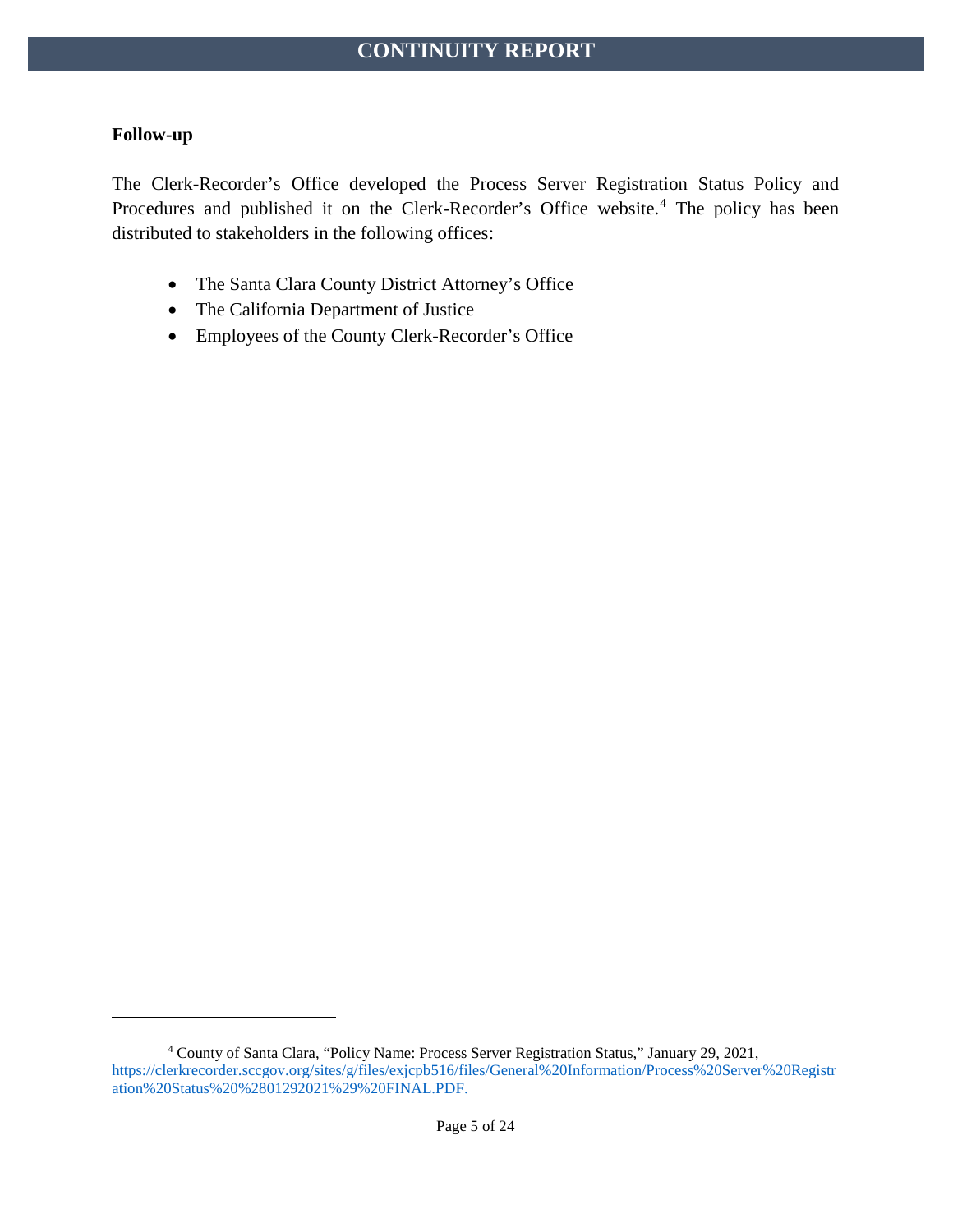# <span id="page-5-0"></span>**II. Conservatorships Revisited[5](#page-5-1)**

#### **Summary of 2019-2020 Report**

The Public Administrator/Guardian/Conservator Office (PAGC) is responsible for acting as conservator for people who cannot handle their own finances or care for themselves, and who have no family member able or willing to act as conservator. When PAGC takes on the role of conservator, a deputy staff member is responsible for managing the conservatee's physical necessities. In the event the conservatee has substantial assets, an estate administrator staff member is responsible for managing the conservatee's real estate, trusts, and investments.

During its investigation, the 2019-2020 Civil Grand Jury found that staff was experiencing poor morale due to friction between different groups of deputies as well as between deputies and estate administrators. Morale also suffered due to communication shortcomings with other Santa Clara County offices. Additionally, the Civil Grand Jury questioned the passive approach PAGC took towards managing conservatee investments.

#### **Key Findings**

 $\overline{a}$ 

Most of the findings revolved around communication problems between PAGC and other County departments, as well as communication problems between different units within PAGC. These problems contributed to the low morale of PAGC staff.

One set of findings involved communication between Adult Protective Services (APS) and PAGC. APS helps adults who may be victims of abuse or neglect, and sometimes refers clients to PAGC for conservatorship.

Another set of findings involved communication between PAGC and Financial Management Services (FMS), the accounting branch of PAGC.

Two findings concerned how PAGC managed conservatee investments. A 2010 Internal Audit by the County's Controller-Treasurer Department found that PAGC had no written guidelines about how conservatee investments were managed. The audit recommended using a professional financial advisor. A follow-up audit in 2013 stated that the recommendation had been implemented. However, the investigation by the 2019-2020 Civil Grand Jury found that no

<span id="page-5-1"></span><sup>5</sup> 2019-2020 Civil Grand Jury of Santa Clara County, "Conservatorships Revisited," September 17, 2020, [http://www.scscourt.org/court\\_divisions/civil/cgj/grand\\_jury\\_archive.shtml.](http://www.scscourt.org/court_divisions/civil/cgj/grand_jury_archive.shtml)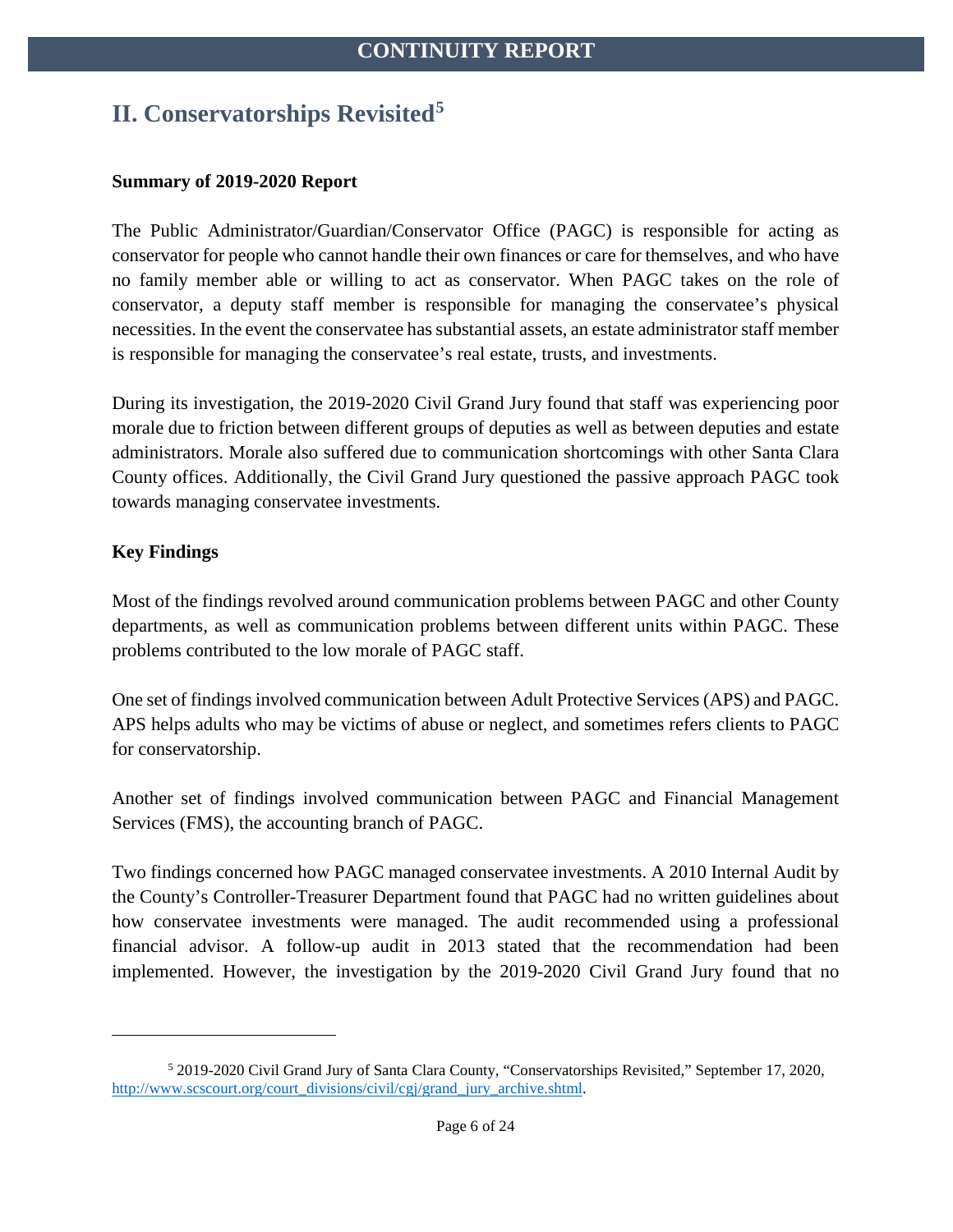financial advisor had been selected. Rather than using the advice of a professional financial advisor, PAGC took a passive approach, rarely changing how conservatee funds were invested.

The other finding involved how conservatee cash was invested. There were instances where a conservatee sold their home to move into a skilled nursing facility. The proceeds from the sale of their home, which could be hundreds of thousands of dollars, were placed in the County trust fund. Regardless of the interest earned by the County, the conservatee was at best paid 0.4% per annum, and was paid only 0.17% per annum if there was less than \$500,000 in cash.

#### **Key Recommendations**

- 1. There are two documents that list tasks for deputies and administrators. The task lists are different, and neither document is posted in the Toolbox on PAGC's intranet. PAGC should consolidate the documents and post the official Deputy/Administrator task list in the Toolbox.
- 2. The Intake deputy must complete a set of tasks before transferring the responsibility for the conservatorship to the Ongoing deputy. There are two documents that list the tasks, and neither document is posted in the Toolbox. PAGC should consolidate and post the official Probate transfer form in the Toolbox.
- 3. APS should share all relevant information about the prospective conservatees' environment with PAGC. Probate Deputies should provide status reports to APS social workers. PAGC should modify the Request to Establish Probate Conservatorship referral form so that the social worker can describe safety and environmental issues before the deputy visits the prospective conservatee.
- 4. PAGC should respond to status update requests from FMS accountants. PAGC should work with FMS and the Santa Clara County Office of the County Counsel to reduce delays associated with court filings.
- 5. PAGC should engage a professional financial advisor to establish guidelines about how to invest conservatee funds. After determining an appropriate investment model, ensure that a conservatees' investments match that model and periodically rebalance investments as appropriate. Substantial cash holdings that cover more than one year's living expenses should be invested following the appropriate investment model.

#### **Response**

1. The task list is posted in the Toolbox.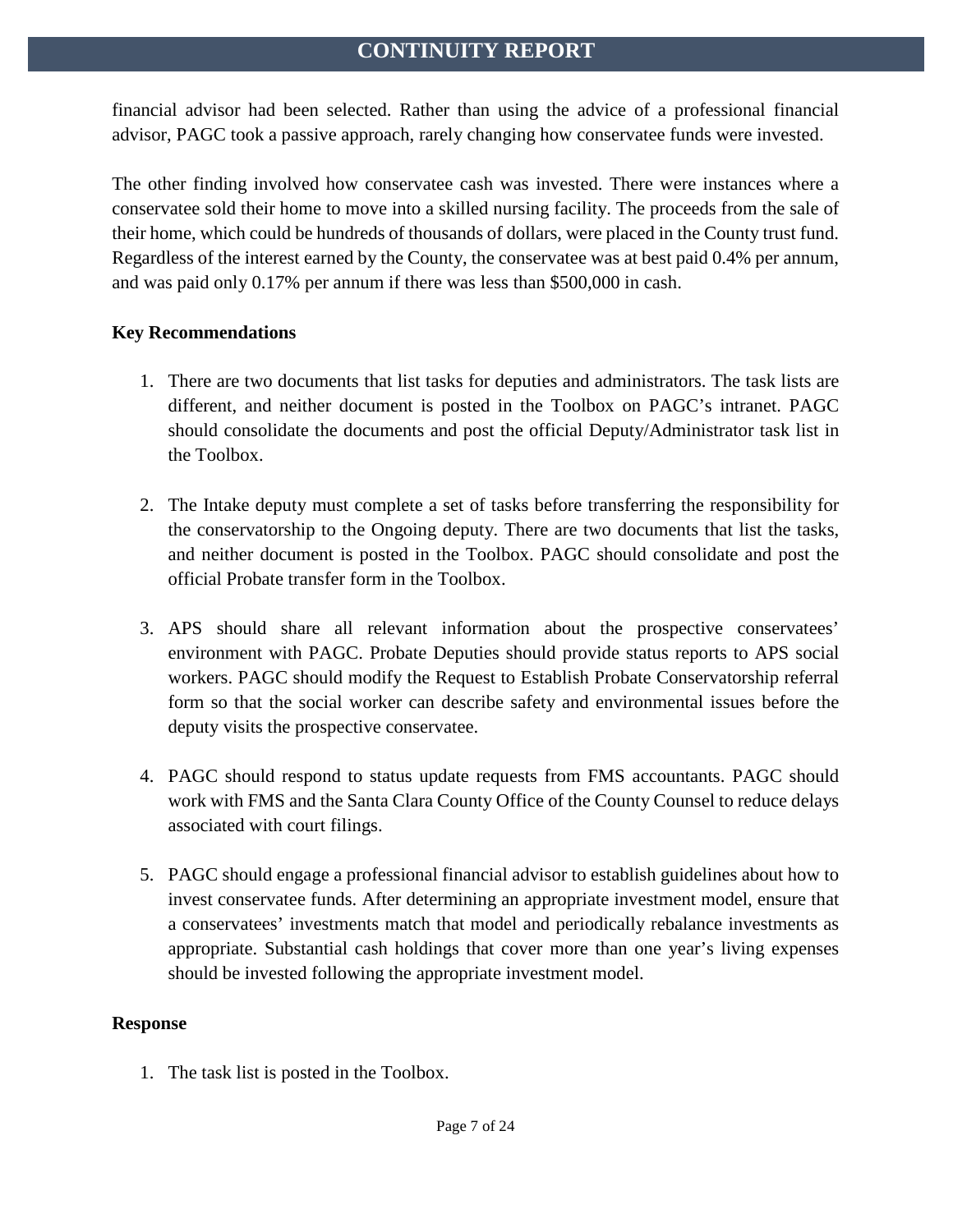- 2. The Probate Transfer Checklist is posted in the Toolbox.
- 3. PAGC is in the process of coordinating with APS management to complete the Memorandum of Understanding (MOU) revisions. APS agreed to share all relevant environmental information with PAGC staff, and PAGC agreed to provide APS with monthly status. PAGC added a section to the referral form for safety and environmental issues.
- 4. PAGC staff has been instructed to respond to FMS inquiries within 48 hours. If the information requested by FMS is not yet available, PAGC requires staff to provide status to FMS within one week.
- 5. PAGC partially agreed with the recommendation to use a professional advisor:

Using a financial advisor can create a risk as the PAGC would be using a conservatee's assets for investment purposes. There is no law or code that insists PAGC invest clients' money. PAGC will complete a risk analysis of investing client's funds.

PAGC also partially agreed with the recommendation that no more than one year's living expenses should be held as cash:

A risk analysis of investing client's funds will be completed over the next year. A safe investment such as a certificate of deposit may be considered for lower asset amounts and will be researched in the next three to six months.

#### **Follow-up**

The 2021 Civil Grand Jury followed up on the PAGC response to the report.

1. The Civil Grand Jury requested a copy of the official Deputy/Administrator task list posted in the Toolbox. PAGC sent two versions of the task list, both of which are posted in the Toolbox. This concerns the Civil Grand Jury. When a recently hired deputy or administrator needs to understand their duties, which task list should they follow?

Like the Policies and Procedures, many of the tasks in the list are assigned to both the deputy and the administrator. For example, in the first task list, the deputy initiates the sale of the conservatee's house, but the administrator completes the sale. In the second task list, selling homes is the duty of the administrator "(w/ DPG [deputy])."

2. The Civil Grand Jury recommended posting an official Probate Transfer Form in the Toolbox. The response stated that the Probate Transfer Checklist was posted. The follow-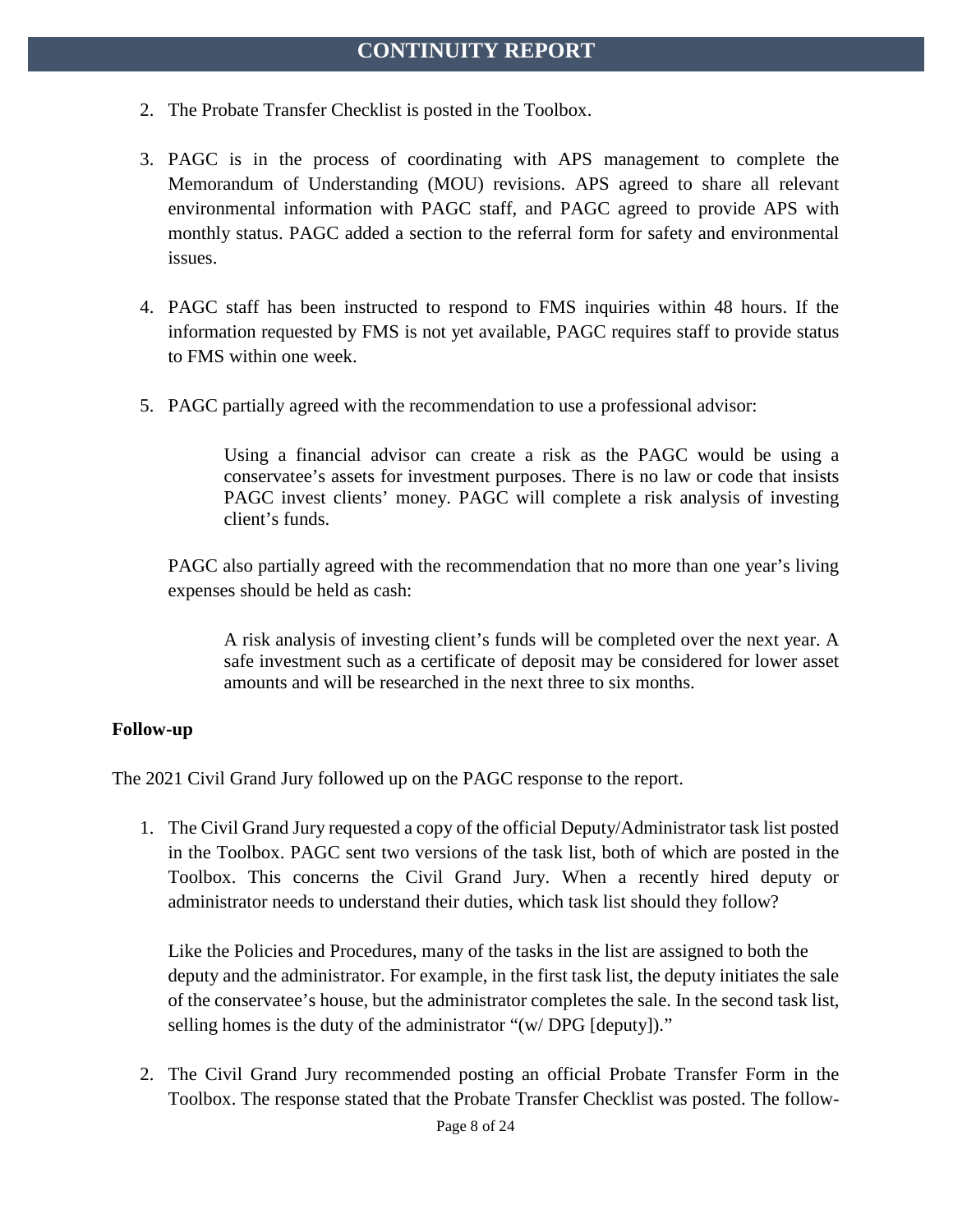up requested a copy of the posted form. PAGC sent two forms, the Probate Transfer Checklist and the Probate Transfer Worksheet, both of which are posted in the Toolbox.

- 3. The Memorandum of Understanding between PAGC and APS has been completed. Deputies provide APS social workers with monthly status reports. The referral form for referring prospective conservatees to PAGC has been updated to include a section where safety and environmental issues (dogs, drugs, weapons, bugs, hoarding, etc.) in the prospective conservatee's home can be noted.
- 4. PAGC and FMS supervisors meet each month to discuss efficiencies and to review outstanding issues. PAGC staff meet monthly with FMS and County Counsel to review court accounting report schedules and to get status of overdue accounting reports.
- 5. The Civil Grand Jury requested the results of the risk analysis concerning conservatee investments. PAGC response was that using financial advisors had more disadvantages than advantages because of the burden it would put on FMS and administrators. If PAGC believed a financial advisor was warranted, it would petition the court.

The Civil Grand Jury also asked PAGC for the results of their research into certificates of deposit. PAGC responded that FMS concluded that no change in investments was needed because the County provides rates comparable to certificates of deposit.

As stated in the Civil Grand Jury report, the FMS surveys six local banks every month to find out the interest rates paid on simple savings accounts, which will usually offer a lower rate of return compared to certificates of deposit.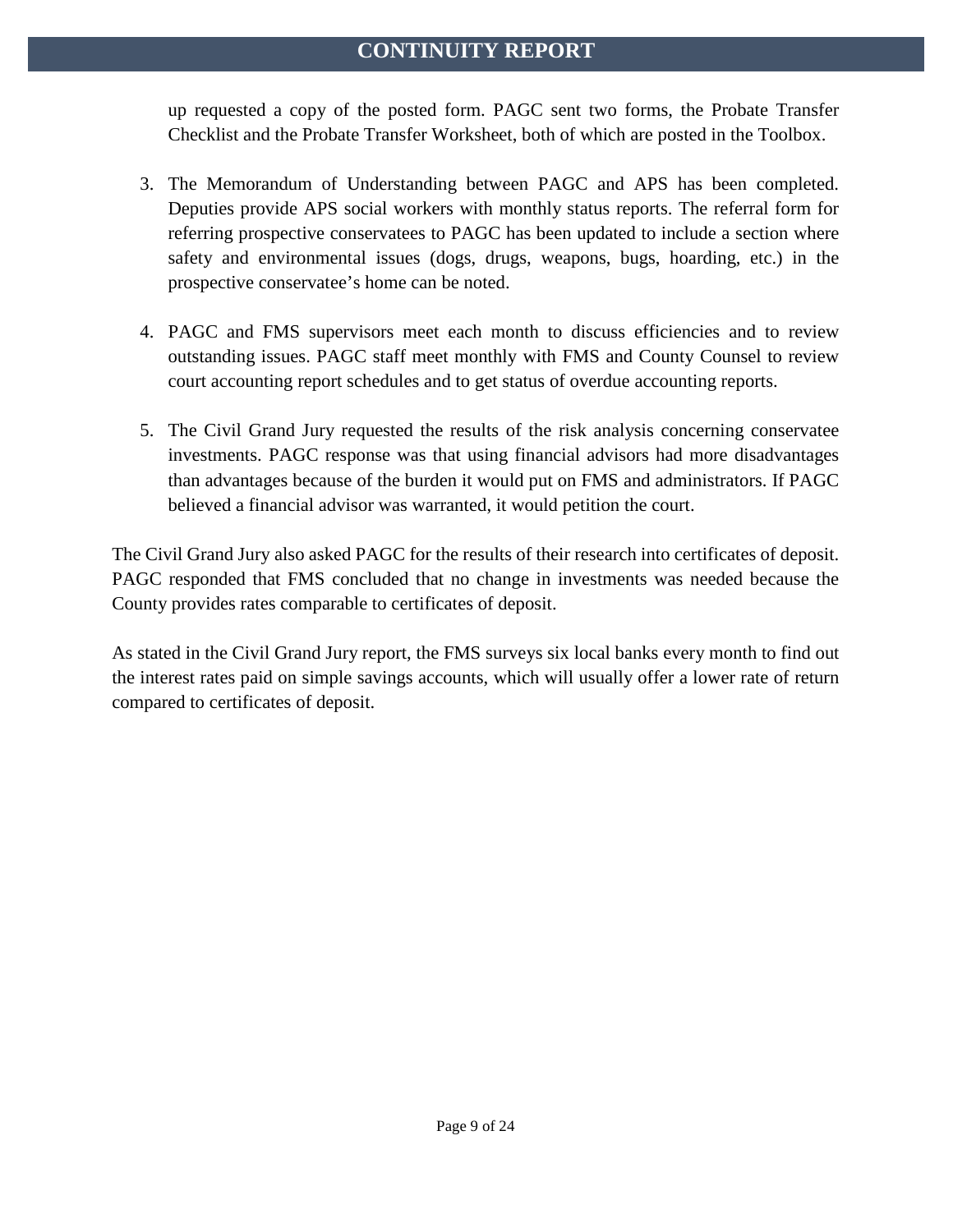## <span id="page-9-0"></span>**III. West Valley-Mission College District Police Department[6](#page-9-1)**

#### **Summary of 2019-2020 Report**

West Valley College in Saratoga and Mission College in the City of Santa Clara are collectively known as the West Valley-Mission Community College District. The two colleges are patrolled and protected by the West Valley-Mission Community College District Police Department (District Police Department). After receiving a complaint, the 2019-2020 Civil Grand Jury of Santa Clara County investigated why there was a substantial backlog of open cases that had not been addressed by the District Police Department. The Civil Grand Jury concluded that the District Police Department was at a disadvantage for completing police reports in a timely manner due to a lack of a full complement of sworn officers, deficiencies in supervisory actions, deficiencies in officer training, and an outdated procedures manual.

#### **Key Findings**

- 1. Backlog: The police reports backlog undermines confidence in the District Police Department.
- 2. Automated Report Management System (ARMS) System: Insufficient training was provided for the ARMS police record keeping software. The software itself was not regularly evaluated for effectiveness.
- 3. Procedures Manual: The incident report section of the Procedures Manual is outdated and does not sufficiently support department personnel in executing their incident reporting and supervisory review duties.

#### **Key Recommendations**

 $\overline{a}$ 

- 1. Backlog: The District Police Department should prioritize police report completion and supervisory review, and assign specific staff to manage the reporting process on an ongoing basis.
- 2. ARMS System: All staff should be trained or retrained on all aspects of ARMS, including any software upgrades. Management should ensure that ARMS software meets the department's needs and that substantive training takes place.
- 3. Procedures Manual: The District Police Department should update the Procedures Manual related to incident reporting

<span id="page-9-1"></span><sup>6</sup> 2019-2020 Civil Grand Jury of Santa Clara County, "West Valley-Mission College District Police Department: 'An Open and Shut Case'," October 26, 2020, [http://www.scscourt.org/court\\_divisions/civil/cgj/grand\\_jury\\_archive.shtml.](http://www.scscourt.org/court_divisions/civil/cgj/grand_jury_archive.shtml)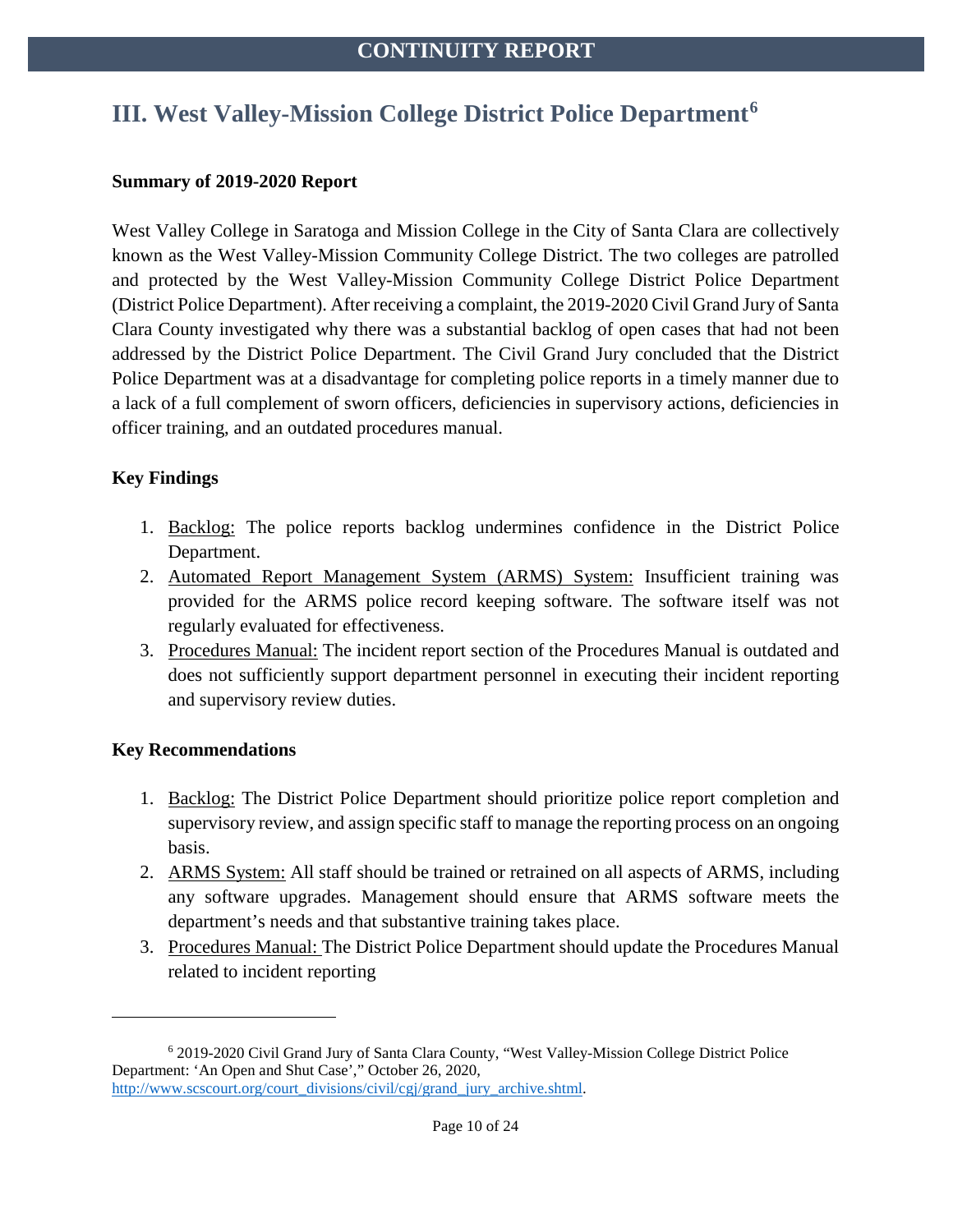#### **Response**

- 1. Backlog: The recommendation has been implemented. The District Police Department updated policy regarding report preparation, completion, submission, and review. Specific staff members were assigned to oversee these processes on an ongoing basis. Further, the District Police Department engaged PRI Management Group (PRI), a police records management firm, to review operations and make recommendations.
- 2. ARMS System: The recommendation has been implemented. PRI evaluated the ARMS system and training with the ARMS system will be implemented.
- 3. Procedures Manual: The recommendation has been implemented. PRI recommended changes to the Manual. The District Police Department has updated policy regarding report preparation, completion, submission, and review.

#### **Follow-up**

The 2021 Civil Grand Jury conducted a follow-up of the District Police Department's response using these methodologies:

- 1. Conducting personnel interviews
- 2. Reviewing PRI's undated report, "West Valley-Mission Community College District Police Records Management Audit" (PRI Report)
- 3. Reviewing District Police Department's policy documentation
- 4. Reviewing reports generated from a query of the ARMS System

The follow-up made the following conclusions:

- The PRI Report outlined its findings after a review of department operations and made recommendations for operational changes.
- ARMS training was delayed because of the COVID-19 pandemic, and then resumed with remote training. The District Police Department recently scheduled in-person training.
- Although the District Police Department agreed with the PRI Report's recommendation to replace its ARMS system, the District Police Department is unable to do so at this time due to budget considerations.
- The PRI Report recommended specific language be added to the District Police Department's policies about giving the administrative assistant the authority to modify reports. The substantive recommended changes were made.
- A report provided by the District Police Department and generated by an ARMS query showed only three open cases, all of which were opened in 2021.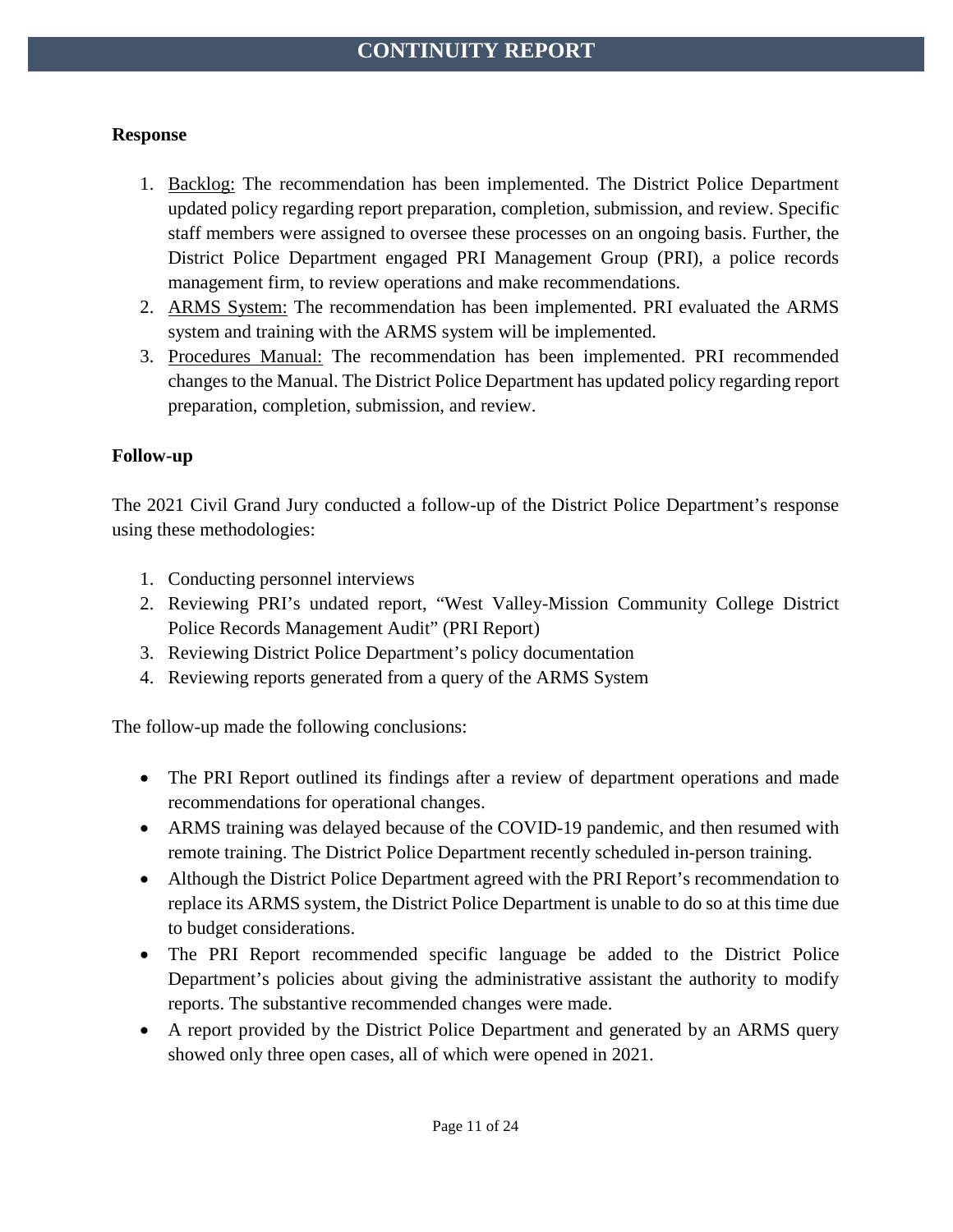• The District Police Department's Report Writing Manual was updated. The manual now states that a lieutenant or designee will conduct a monthly audit of all open cases to assure that all cases are assigned the appropriate status and are moving toward disposition.

#### **Conclusion**

 $\overline{a}$ 

The 2021 Civil Grand Jury conducted a follow-up examination concerning the recommendations made in the 2019-2020 Civil Grand Jury's report, "West Valley-Mission College District Police Department: An Open and Shut Case."[7](#page-11-0) The 2021 Civil Grand Jury determined that the District Police Department had implemented the report's three recommendations. The 2021 Civil Grand Jury followed up with the District Police Department to ensure accountability, compliance, and implementation. The Civil Grand Jury verified that the backlog of police reports was resolved and that a process was put in place to promote accurate record keeping.

<span id="page-11-0"></span><sup>7</sup> 2019-2020 Civil Grand Jury of Santa Clara County, [http://www.scscourt.org/court\\_divisions/civil/cgj/grand\\_jury\\_archive.shtml.](http://www.scscourt.org/court_divisions/civil/cgj/grand_jury_archive.shtml)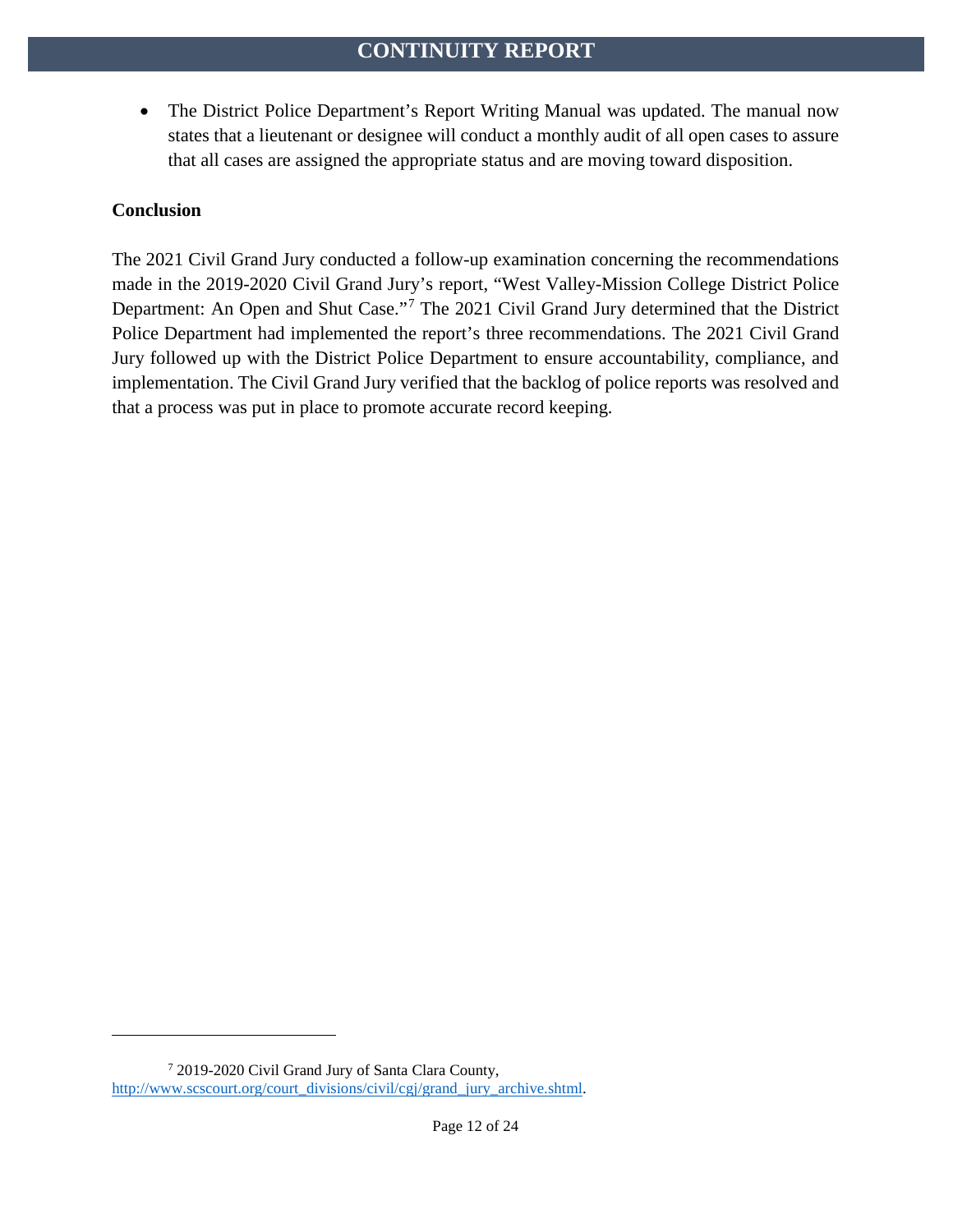### <span id="page-12-0"></span>**IV. Transparency in the San José Unified School District: Lessons to be Learned[8](#page-12-1)**

#### **Summary of the 2019-2020 Report**

The 2019-2020 Civil Grand Jury of Santa Clara County examined actions the San José Unified School District (District) took during a project to build employee housing on District-owned property. The subject originated from citizen complaints filed with the Santa Clara County Civil Grand Jury. An investigation was initiated to explore the District's actions, and it uncovered inconsistencies in the District's transparency and openness both to the public and to the Board of Education (Board) as it related to lobbying services provided and activities performed by contract consultants. The potential existed for conflicts of interest because the required review of consultant contracts and disclosures was inconsistent.

#### **Key Findings**

- The District misrepresented the lobbying activity that the housing entitlement consultant performed on its behalf.
- The descriptions of the services provided under the consultancy contracts failed to specify lobbying, and therefore the public and the Board were not fully informed as to their purposes.
- The Board has no legislative advocacy plan so state lobbying efforts are directed solely by District staff without appropriate Board oversight or public awareness.
- The District has no discernable method to analyze its hundreds of contracts to determine which contractors are consultants subject to financial disclosure laws.

#### **Key Recommendations**

 $\overline{a}$ 

- The Board should provide clear direction on transparency, truthfulness, and accuracy in contracting and communications with the public.
- The District should revise its contracting procedures to require that lobbying service agreements clearly and explicitly describe the lobbying activities for the Board's and public's knowledge.
- The District should revise its agenda procedures to require that the Board and public receive timely and understandable notice of any action on lobbying service agreements.

[http://www.scscourt.org/court\\_divisions/civil/cgj/grand\\_jury\\_archive.shtml.](http://www.scscourt.org/court_divisions/civil/cgj/grand_jury_archive.shtml)

<span id="page-12-1"></span><sup>8</sup> 2019-2020 Civil Grand Jury of Santa Clara County, "Transparency in the San José Unified School District: Lessons to Be Learned," December 17, 2020,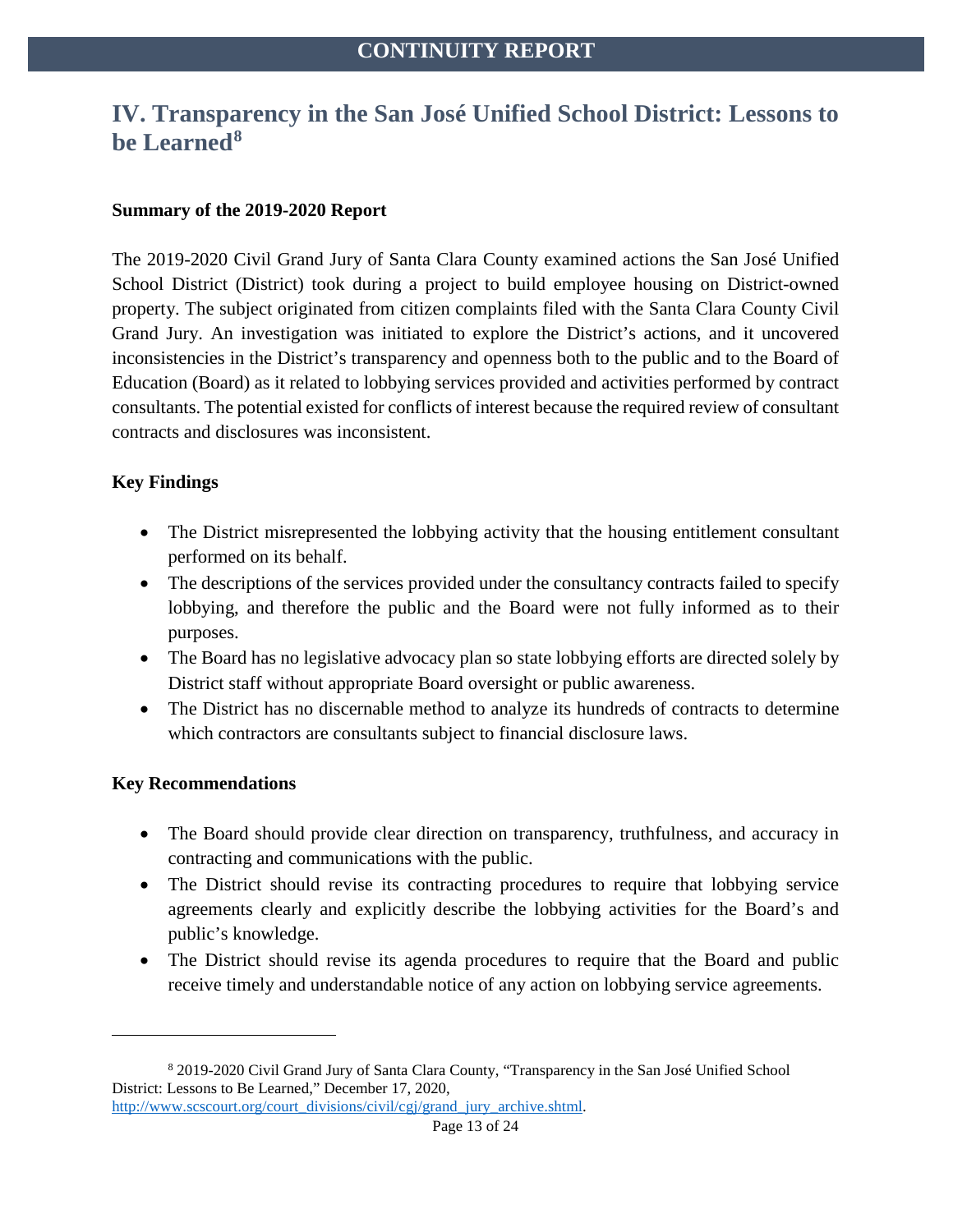- The District should specifically agendize each lobbying effort in a way that is transparent to the Board and the public so the District's position on legislative matters is transparent.
- The District should have a method in place to review current and future contracts to determine whether the contractor qualifies as a consultant under the Fair Political Practices Commission.
- The District should notify its appropriate contractors of the contractors' obligation to file a Form 700 to meet the guidelines required by the Fair Political Practices Commission.

#### **Response**

In their response to the 2019-2020 Civil Grand Jury report, the District thanked "…the Grand Jury for impliedly approving the District's proposed employee housing project (Project)."<sup>[9](#page-13-0)</sup> However, the 2019-2020 Civil Grand Jury report did not address the merits of the District's Project. Approvals of agency actions are explicitly documented in a Civil Grand Jury report and take the form of a commendation. No commendations were issued in the 2019-2020 Civil Grand Jury report regarding the Project.

In their response to the report, the District disagreed with all four findings identified by the Civil Grand Jury. As required by statute, the District identified which portions they disputed and explained why they disagreed with the Civil Grand Jury's findings.

In Civil Grand Jury reports, the findings are generally accompanied by recommendations. The District agreed to implement three of the six recommendations. Responding to the first accepted recommendation, the District agreed to include the term "lobby" in the scope of services for future contract consultants who provide lobbying services and activities. For the second accepted recommendation, the District agreed to conduct a detailed review of consultant contracts and to include a requirement for consultants to disclose possible conflicts of interest. For the third accepted recommendation, the District agreed to review current consultant contracts to determine on a case-by-case basis whether a consultant is required to complete Form 700, "Statement of Economic Interest*.*"

#### **Follow-up**

 $\overline{a}$ 

The 2021 Civil Grand Jury conducted a follow-up review of the District's response using three methodologies:

- 1) Attending regular Board meetings
- 2) Conducting personnel interviews
- 3) Requesting relevant contract and financial documentation

<span id="page-13-0"></span><sup>9</sup> San José Unified School District, "Responses to Civil Grand Jury's December 17, 2020 Report," March 15, 2021, p. 1[, http://www.scscourt.org/court\\_divisions/civil/cgj/grand\\_jury\\_archive.shtml](http://www.scscourt.org/court_divisions/civil/cgj/grand_jury_archive.shtml)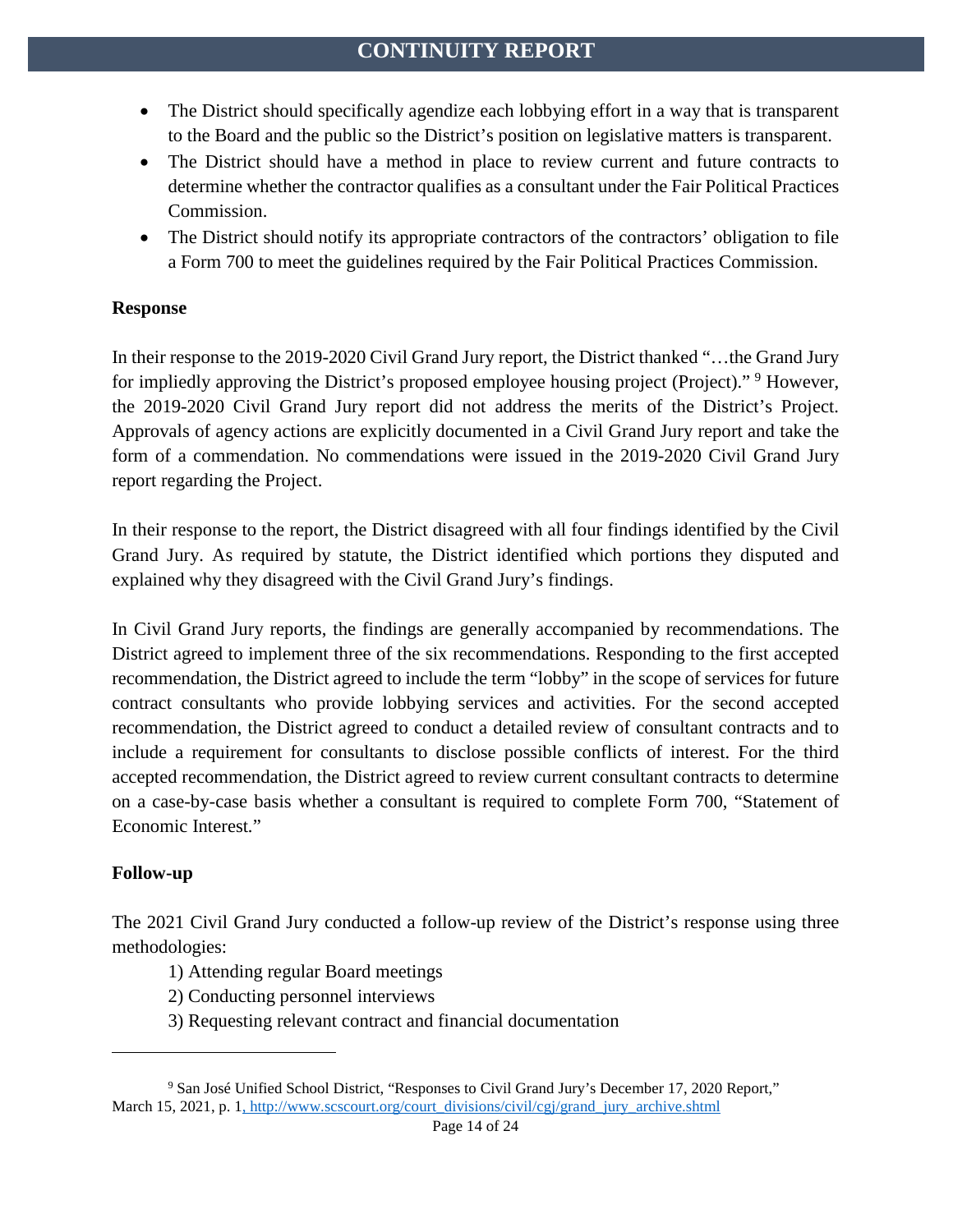During the follow-up review, the Civil Grand Jury discovered that the District had not identified a timeframe by which they would implement the three accepted recommendations. Agencies responding to a Civil Grand Jury report are required by statute to include a timeframe in which they intend to implement any recommendation they have accepted.<sup>[10](#page-14-0)</sup> Despite not identifying an implementation timeframe, the District complied with the Civil Grand Jury's recommended completion date of July 2021.

The District implemented the recommendations by adopting an independent contractor and consultant services agreement template. The new agreement requires disclosures of lobbying and conflict of interests to the Board for review and approval. [Figure 1](#page-15-0) below shows a recent example of the new contractor certification from a Board-approved service agreement.<sup>[11](#page-14-1)</sup> On August 12, 2021, during a Board general meeting, District staff provided the Board and the public this implementation solution and the certification template.<sup>[12](#page-14-2)</sup>

 $\overline{a}$ 

<span id="page-14-0"></span><sup>10</sup> California Penal Code § 933.05, accessed September 8, 2021, [http://leginfo.legislature.ca.gov/faces/codes\\_displaySection.xhtml?sectionNum=933.05.&lawCode=PEN.](http://leginfo.legislature.ca.gov/faces/codes_displaySection.xhtml?sectionNum=933.05.&lawCode=PEN)

<span id="page-14-1"></span><sup>&</sup>lt;sup>11</sup> San José Unified School District, Regular Session Board Meeting, August 12, 2021, Agenda Item M.6, "Service Agreement with The Cascade Group (ACTION)," [https://simbli.eboardsolutions.com/SB\\_Meetings/ViewMeeting.aspx?S=36030421&MID=7556.](https://simbli.eboardsolutions.com/SB_Meetings/ViewMeeting.aspx?S=36030421&MID=7556)

<span id="page-14-2"></span><sup>&</sup>lt;sup>12</sup> Ibid., Agenda Item N.4, "Update on Recommendations from 2019-2020 Santa Clara County Civil Grand Jury Report."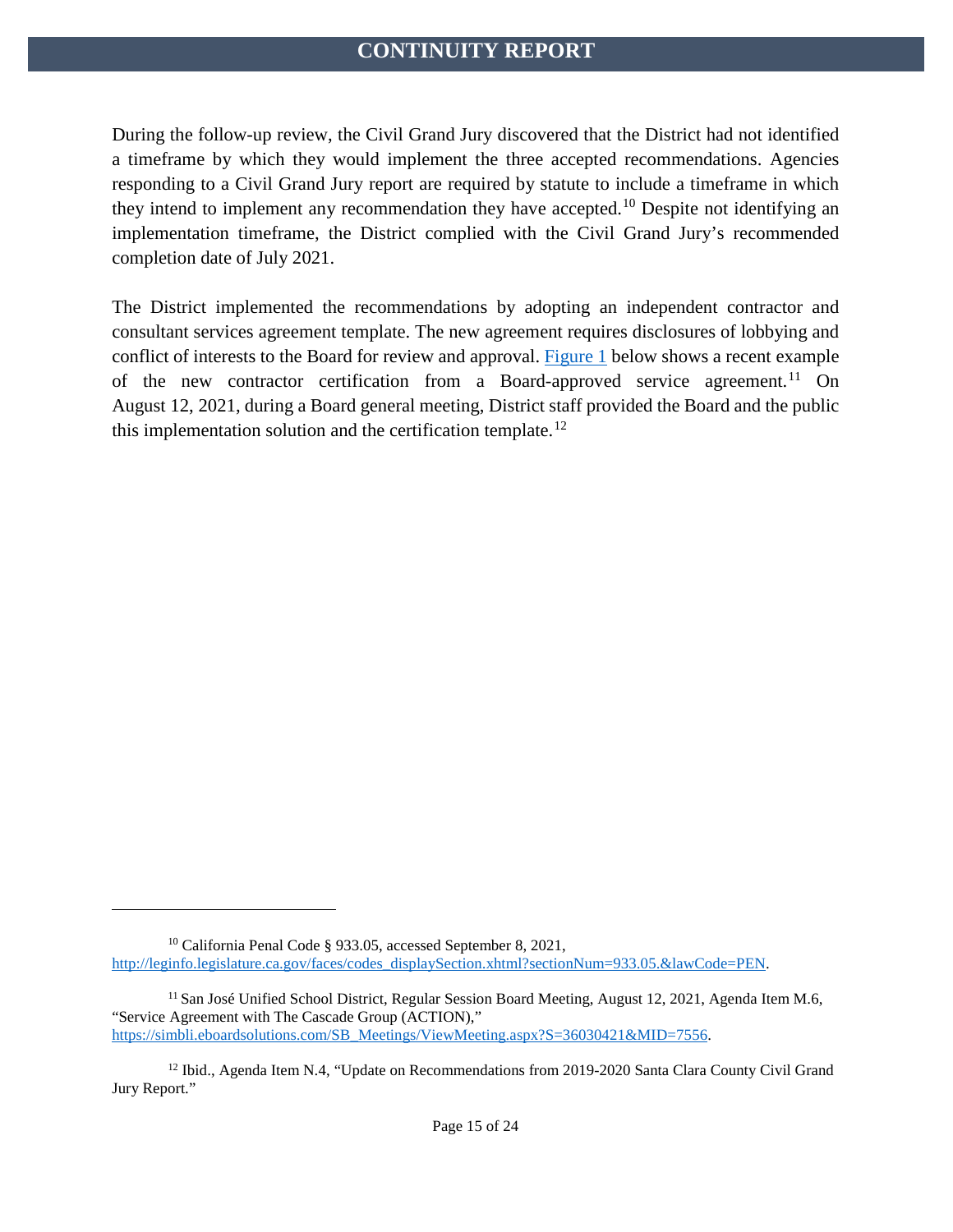



#### <span id="page-15-0"></span>**Conclusion**

 $\overline{a}$ 

The 2021 Civil Grand Jury conducted a follow-up review to determine whether the three recommendations the District had accepted had been implemented. The Civil Grand Jury learned that the District did not understand its legal obligation to specify an implementation timeframe in its response to recommendations.[13](#page-15-1) However, through the course of the review, the 2021 Civil Grand Jury determined that the District would implement the three recommendations by the date the 2019-2020 Civil Grand Jury had recommended.

The role of the 2021 Civil Grand Jury in its review of the District's actions was to ensure accountability, compliance, and implementation. The Civil Grand Jury verified that a process was put in place to promote transparency and openness regarding contract consultant lobbying and conflicts of interest.

<span id="page-15-1"></span><sup>&</sup>lt;sup>13</sup> San José Unified School District, Special Session Board Meeting.m4a recording, March 2, 2021, [https://sjusd.app.box.com/v/boardmeetingaudio/folder/128074739243.](https://sjusd.app.box.com/v/boardmeetingaudio/folder/128074739243)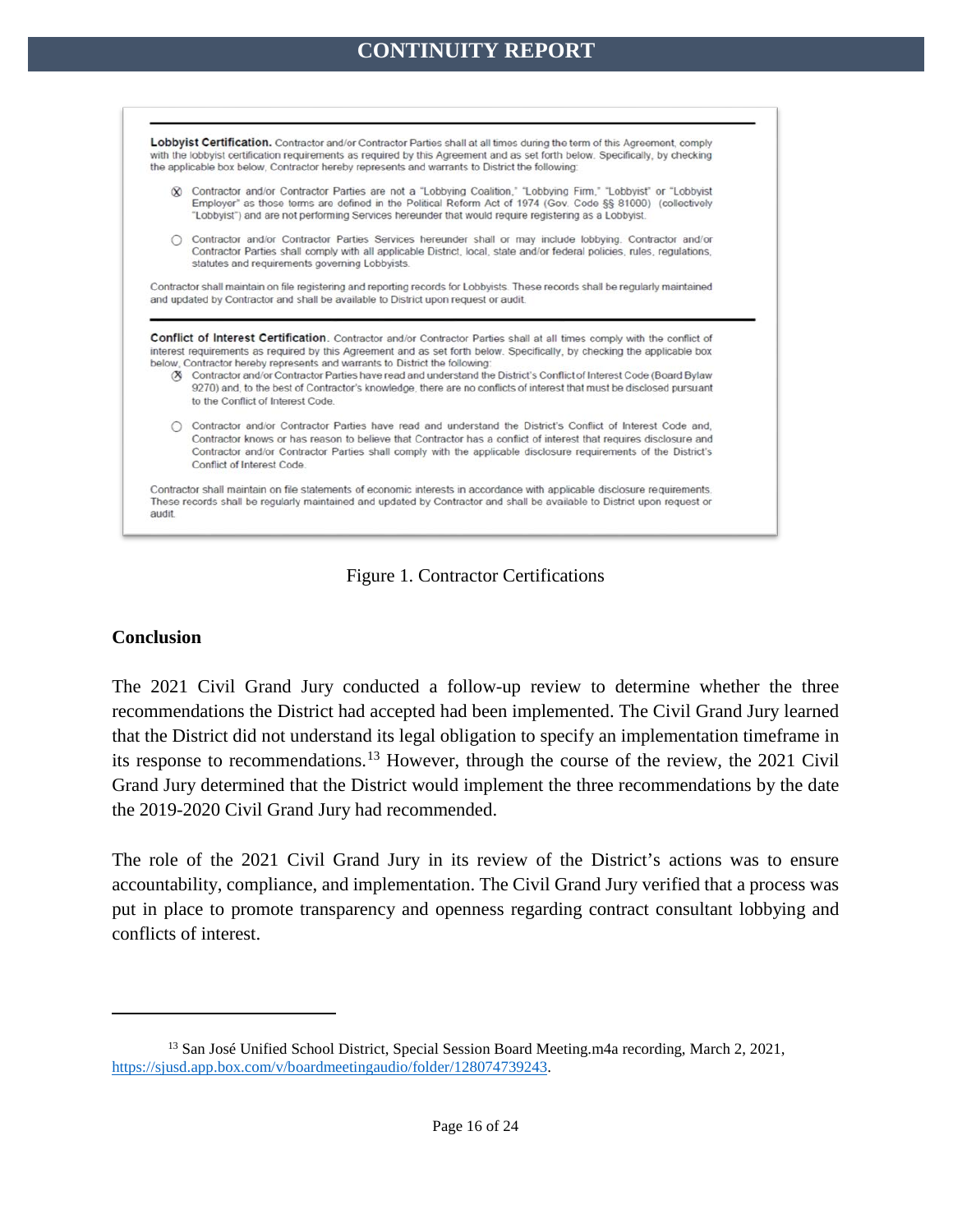## <span id="page-16-0"></span>**V. Why Aren't There More Female Firefighters in Santa Clara County?[14](#page-16-1)**

#### **Summary of 2019-2020 Report**

Santa Clara County is served by nine fire departments comprising 96 fire stations and nearly 1,500 firefighters. Of those nearly 1,500 firefighters, only 4% are female which is disproportionate to the gender composition of the County. This is also well below the 17% recommended by the *National Report Card on Women in Firefighting*. [15](#page-16-2) The 2019-2020 Civil Grand Jury sought to find out why this discrepancy in representation was present among the ranks of the County's firefighting services. The Civil Grand Jury narrowed the scope of their report to focus on four fire departments in the County (Mountain View, Palo Alto, Santa Clara County Central Fire Protection District, and San José), conducting interviews, surveying hiring data, and researching local and nationwide data on the recruitment and retention of female firefighters. They concluded that the absence of female firefighters in the region was generally a result of insufficient female recruitment, gender bias, and lack of inclusivity.

#### **Key Findings**

 $\overline{a}$ 

- 1) Recruitment: There was a lack of effort to recruit female firefighter candidates across the board (Mountain View was the exception, having made specific efforts to recruit female candidates since 2015).
- 2) Mentoring: Mentor programs in the four departments were ill-defined and not well supported.
- 3) Opportunity for Promotion: Despite the small size of the pool of women firefighters, the departments were promoting women to management positions.
- 4) Accommodations: There was a lack of gender-separate accommodations for bathing, sleeping, and dressing in certain fire stations.
- 5) Work Environment: While each department had a non-discriminatory policy, the low numbers of women coupled with the unique challenges of fire service made reporting discrimination and/or harassment more difficult for women.

<span id="page-16-1"></span><sup>&</sup>lt;sup>14</sup> 2019-2020 Civil Grand Jury of Santa Clara County, "Why Aren't There More Female Firefighters in Santa Clara County?" December 17, 2020, [http://www.scscourt.org/court\\_divisions/civil/cgj/grand\\_jury\\_archive.shtml.](http://www.scscourt.org/court_divisions/civil/cgj/grand_jury_archive.shtml)

<span id="page-16-2"></span><sup>15</sup> Denise M. Hulett et al., *A National Report Card on Women in Firefighting*, April 2008, p.1, accessed November 24, 2021[, https://www.womeninfire.org/wp-content/uploads/2014/07/35827WSP.pdf.](https://www.womeninfire.org/wp-content/uploads/2014/07/35827WSP.pdf)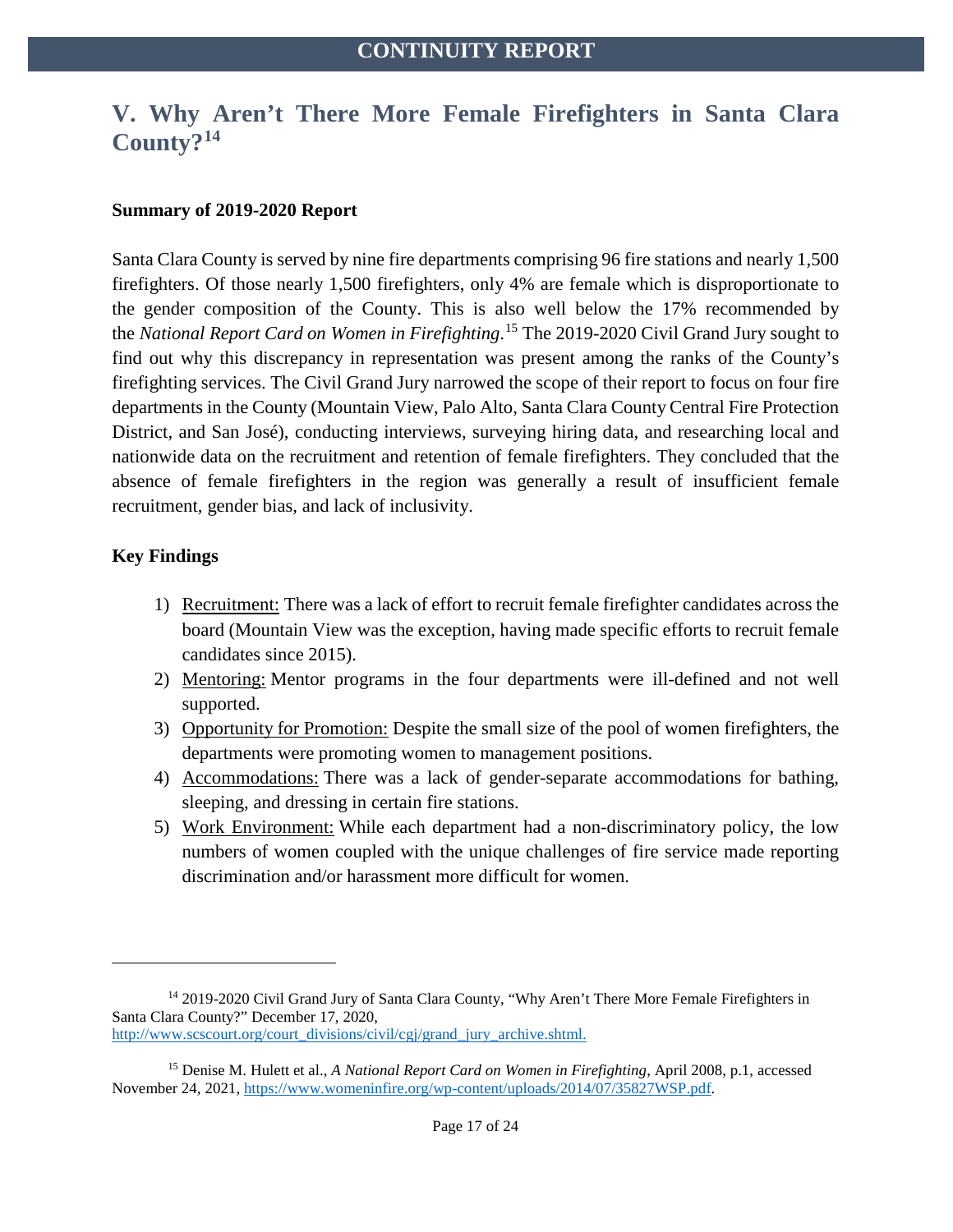Gear: Ill-fitting uniforms and gear hindered female firefighters in their duties and left them at a disadvantage when compared to their male colleagues.

#### **Key Recommendations**

- 1) Recruitment: Palo Alto, Santa Clara, and San José Fire Departments should develop, fund, and implement a plan to increase recruiting efforts of female firefighters.
- 2) Mentoring: The Fire Departments should develop, fund, and implement mentoring programs.
- 3) Opportunity for Promotion: No recommendation.
- 4) Accommodations: Each department should develop its own plans to create better privacy in fire stations for firefighters.
- 5) Work Environment: The Fire Departments should develop city- or county-approved plans that focus on addressing the challenges of the fire service workplace for women.
- 6) Gear: The Fire Departments should make correctly fitting uniforms for women available and in sufficient supply.

#### **Response**

Overall, the fire departments that were a subject of the report agreed with most of the Civil Grand Jury's findings and agreed to all of its recommendations. Some recommendations needed further analysis.

San José disagreed partially with some of the findings, and wholly with Finding 5 (Work Environment). They cited the city's discrimination and harassment policy, the annual sexual harassment training, and the whistleblower hotline for reporting complaints as reasons for their disagreement. Despite this, they agreed to implement Recommendation 5.

Mountain View disagreed with Finding 4 and Recommendation 4 (Accommodations), calling the latter "unwarranted and ... not reasonable," noting current availability of gender-separated living spaces for certain stations and a lack of funding for others. They did, however, state that future stations would conform with the recommendation and that existing stations would be remodeled should funding become available.

### **Follow-up**

In October 2021, the 2021 Civil Grand Jury sent requests to each of the departments, asking for an update to the department's plans for implementation of the recommendations outlined in the report.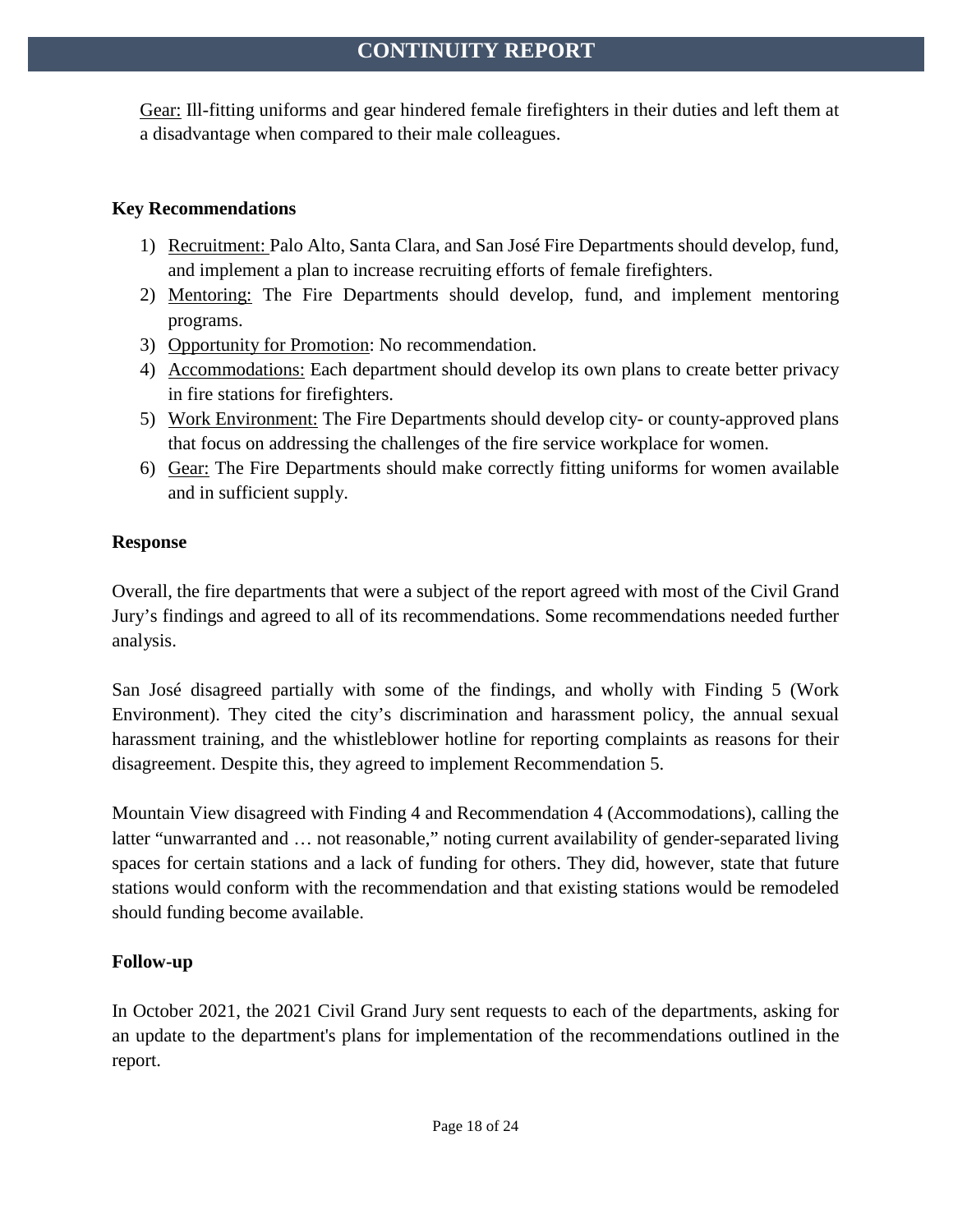Recommendation 1: Recruitment

- *Santa Clara County Fire Protection District* The District is commended for its outreach efforts, such as contacting other fire departments to determine successful recruitment techniques, developing recruitment videos, and increasing the number of interviewees for open positions. These outreach efforts were spearheaded by the newly created IDEA Committee (Inclusion, Diversity, Equity and Accountability) which is developing new plans for recruitment and mentorship while also reviewing gender-based workplace issues. The IDEA Committee is well funded, and the department is receptive to their recommendations.
- *San José Fire Department –* The Department did not address its plans for the recruitment of female firefighters, other than continuing its annual one-day Women's Boot Camp Event.
- *Mountain View Fire Department –* No response was required from the Mountain View Fire Department.
- *Palo Alto Fire Department* The department reported their hiring freeze has been lifted and new firefighters are being recruited. The City Council approved \$50,000 in its Fiscal Year 2022-2023 budget to improve candidate diversity in fire department hiring.

#### Recommendation 2: Mentoring

- *Santa Clara County Fire Protection District* The IDEA Committee has started a work plan. However, because of current recruitment efforts, review of its mentorship approach will be revisited after the conclusion of these recruitment efforts.
- *San José Fire Department –* The Department reported that during the pandemic it had suspended diversity recruitment outreach efforts at educational institutions and other organizations. It did not respond to questions about when these efforts would resume, or questions about the development of a mentoring plan.
- *Mountain View Fire Department –* The Department provided all the material and information requested by the Civil Grand Jury. The Department also reported mentorship efforts in connection with annual evaluations.
- *Palo Alto Fire Department*  The Guiding Principles of the Department's mentoring program have not been updated. There are two women in the current class of the Department's Cadet Firefighter program at the College of San Mateo, and 50% of the applicants for the next class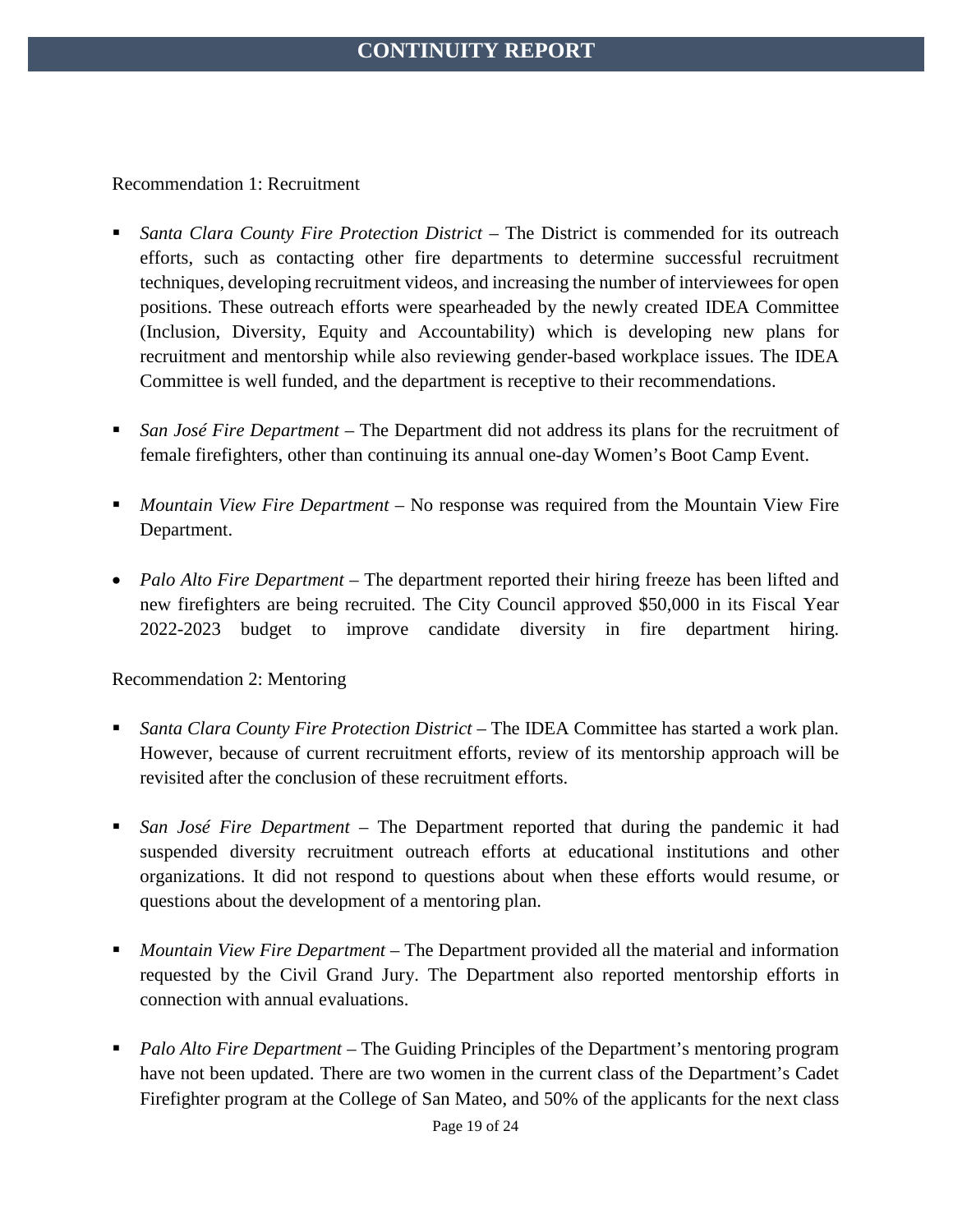are female. The Fire Chief discusses career goals and paths with probationary firefighters, and female firefighters are encouraged to participate in the International Association of Women in Fire and Emergency Services.

#### Recommendation 4: Accommodations

- *Santa Clara County Fire Protection District –* The District provided its 2020 Facilities Master Plan in its response. This plan includes private dormitories and gender-neutral bathrooms when possible. Gender-neutral restrooms and private dorm rooms will be provided in the rebuilding of Redwood Fire Station (projected completion October 2022), Quito Station (projected completion June 2024), Seven Springs Station (projected completion Fall 2023), El Monte Station (owned by Los Altos Hills Fire Protection District, planning will begin in fiscal year 2021), and Winchester Station (design work projected to begin in fiscal year 2023). The new administrative headquarters will include gender-neutral bathrooms and a lactation room (projected completion November 2022). Santa Clara County Fire Protection is commended for its focus on privacy in accommodations for all firefighters.
- *San José Fire Department –* Employee concerns regarding workplace privacy conditions were solicited by the Department through an internal anonymous survey in February 2021. The Department evaluated fire station privacy conditions and related employee concerns and reported on the results to the City Manager and City Council in March 2021. Subsequently, the Fire Chief convened a meeting of key staff to discuss fire station privacy and identify action items. While the Department's comprehensive Facilities Master Plan is not yet completed, efforts to strengthen fire station privacy conditions are in progress. Stations where privacy can be improved have been identified and site-specific solutions are advancing. These solutions focus on strengthening privacy in common area sleeping quarters through the installation of partitions. This work has been completed at Fire Station 3 and is planned for other fire stations with similar sleeping quarter configurations.
- *Mountain View Fire Department –* Because of the pandemic, plans for updating Fire Station No. 4 had been delayed, though the Department is hoping to start construction by Fall 2022. Funding for other remodeling work is currently unavailable.
- *Palo Alto Fire Department* A request for an accommodation review at Station 8 has been submitted by the department, which will take place before the end of 2021. Plans with Stanford University are in progress for Station 6. The newly built Station 3 has separate dormitory rooms, but the construction of Station 4 has been postponed due to budget constraints.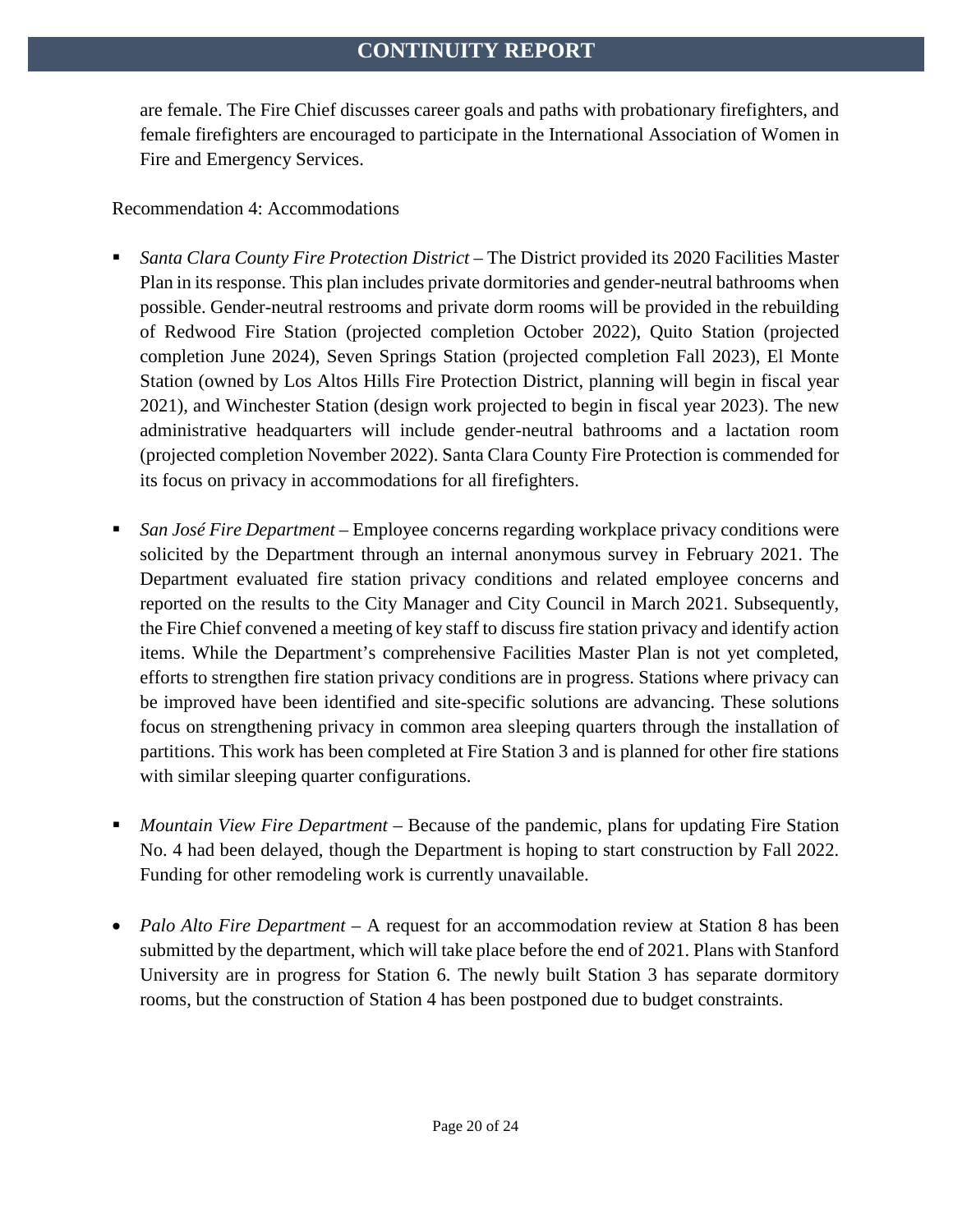#### Recommendation 5: Work Environment

- *Santa Clara County Fire Protection District –* The IDEA Committee reviewed the recommendation and determined there was no further need for action.
- *San José Fire Department –* Key staff met in March 2021 to establish a work plan to identify gender-based workplace issues and actionable items.
- *Mountain View Fire Department –* The Department provided documents referred to in their response to the report. Two of these documents were updated in 2016, while the "Career Development Plan" was dated August 2020. The documents confirm that the recommendation was implemented.
- *Palo Alto Fire Department –* The Department provided Palo Alto's 2005 Anti-Harassment policy.

Recommendation 6: Gear

- *Santa Clara County Fire Protection District –* Different brands of smaller sized gloves have been purchased and offered to personnel.
- *San José Fire Department –* Key personnel met to consider the recommendation and determined that uniform options were available for female personnel. However, further research has been initiated regarding gloves and wildland boots.
- *Mountain View Fire Department –* As requested, the uniform contractors used by the department were identified.
- *Palo Alto Fire Department –* There is one female member in the Department's five-member Uniform Committee.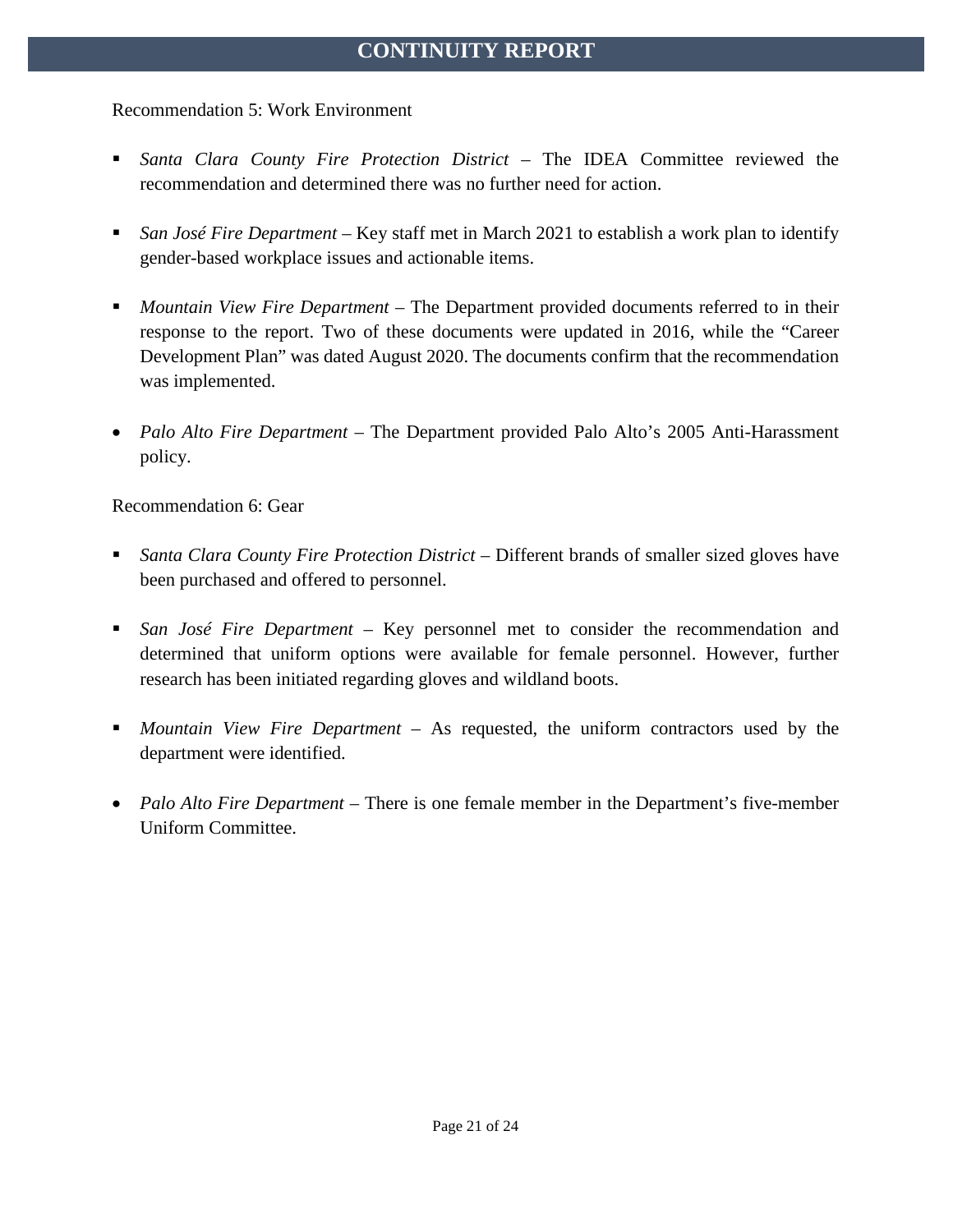# **APPENDIX: Summary of Responses to the 2019-2020 Reports**

<span id="page-21-0"></span>

|                                                                                                               |                                                                                         |                                                                                                                                                                                          | <b>FINDINGS</b> |                              |              | <b>RECOMMENDATIONS</b> |             |  |
|---------------------------------------------------------------------------------------------------------------|-----------------------------------------------------------------------------------------|------------------------------------------------------------------------------------------------------------------------------------------------------------------------------------------|-----------------|------------------------------|--------------|------------------------|-------------|--|
| 2019 - 2020 CIVIL GRAND JURY                                                                                  | <b>RESPONDING</b>                                                                       | Agree                                                                                                                                                                                    | Disagree        | <b>Implementation Status</b> |              |                        |             |  |
| <b>REPORT FOLLOW-UPS:</b>                                                                                     | <b>AGENCY</b>                                                                           |                                                                                                                                                                                          |                 | Has Been                     | Will Be      | Requires               | Will Not Be |  |
|                                                                                                               |                                                                                         |                                                                                                                                                                                          |                 | Implemented                  | Implemented  | Analysis               | Implemented |  |
| The Case of the Felonious Process<br><b>Server</b>                                                            | <b>County of Santa</b><br>Clara                                                         | 1a, 1b                                                                                                                                                                                   |                 |                              | $\mathbf{1}$ |                        |             |  |
| <b>Conservatorships Revisited</b>                                                                             | County of Santa<br>Clara                                                                | 1, 2, 4,<br>5, 6, 7a,<br>7b, 9,<br>$11a$ ,<br>11b,<br>11c,<br>15a,<br>15b, 17a<br>(partial),<br>17 <sub>b</sub><br>(partial),<br>17c<br>(partial),<br>19<br>(partial)<br>20<br>(partial) | 10              |                              |              |                        |             |  |
| <b>West Valley-Mission Community</b><br><b>College District Police Department:</b><br>"An Open and Shut Case" | West Valley-<br>Mission<br>Community<br><b>College District</b><br>Board of<br>Trustees | 1, 2, 3                                                                                                                                                                                  |                 | 1, 2, 3                      |              |                        |             |  |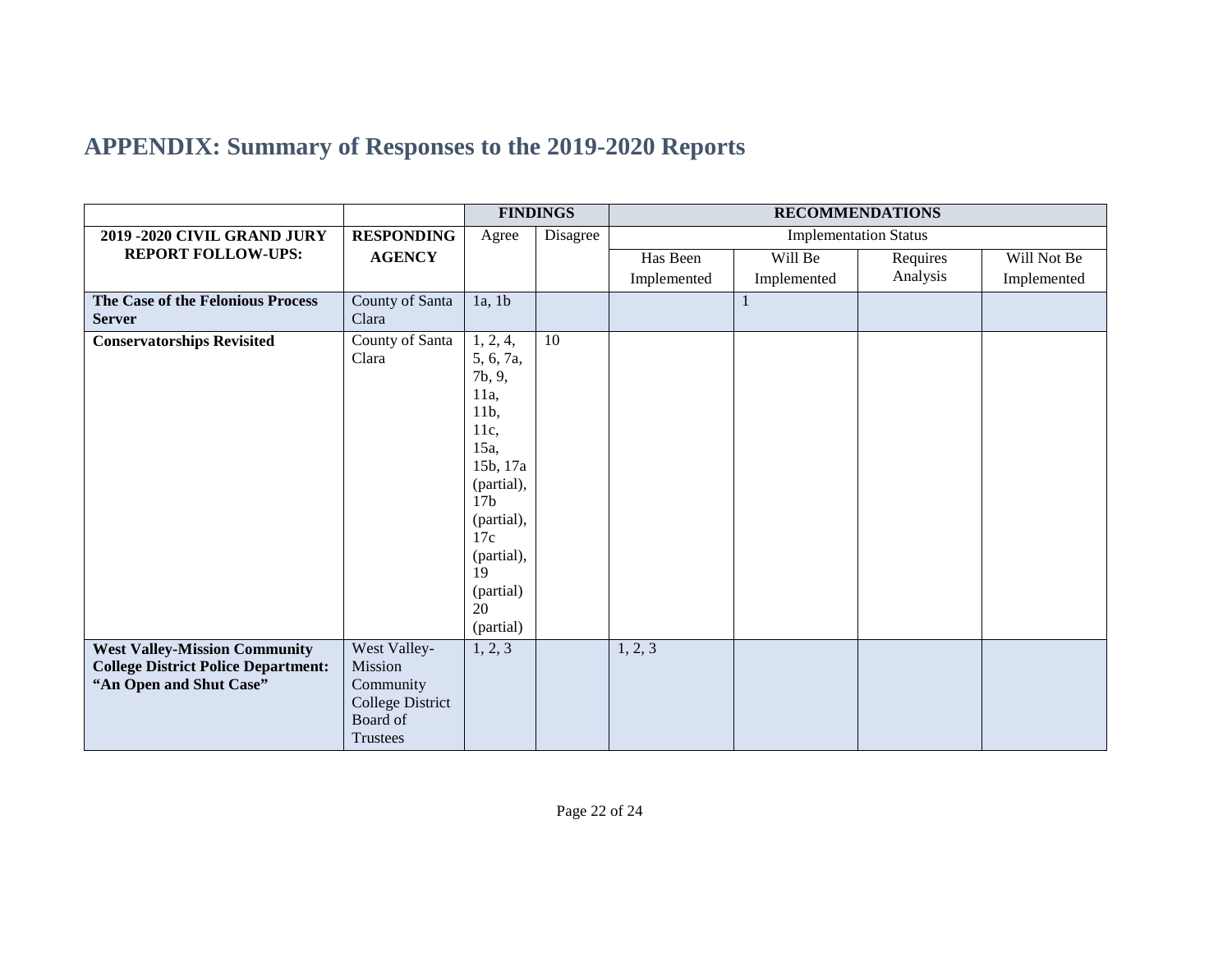|                                                                                                        |                                                                     | <b>FINDINGS</b>                                   |                                                                                              | <b>RECOMMENDATIONS</b> |             |          |             |  |  |
|--------------------------------------------------------------------------------------------------------|---------------------------------------------------------------------|---------------------------------------------------|----------------------------------------------------------------------------------------------|------------------------|-------------|----------|-------------|--|--|
| 2019 - 2020 CIVIL GRAND JURY                                                                           | <b>RESPONDING</b>                                                   | <b>Implementation Status</b><br>Disagree<br>Agree |                                                                                              |                        |             |          |             |  |  |
| <b>REPORT FOLLOW-UPS:</b>                                                                              | <b>AGENCY</b>                                                       |                                                   |                                                                                              | Has Been               | Will Be     | Requires | Will Not Be |  |  |
|                                                                                                        |                                                                     |                                                   |                                                                                              | Implemented            | Implemented | Analysis | Implemented |  |  |
| <b>Transparency in the San José</b><br><b>Unified School District: Lessons to</b><br><b>Be Learned</b> | San José<br><b>Unified School</b><br>District Board<br>of Trustees  |                                                   | 1, 2, 3, 4                                                                                   |                        | 2a, 4a, 4b  |          | 1, 2b, 3    |  |  |
| <b>Why Aren't There More Female</b><br><b>Firefighters in Santa Clara County?</b>                      | City of<br><b>Mountain View</b>                                     | 1b, 2, 3,<br>5<br>(partial),<br>6                 | 4a                                                                                           | 1b, 2, 5, 6            |             |          | 4a          |  |  |
|                                                                                                        | City of Palo<br>Alto                                                | 1a, 2, 3,<br>4b, 5                                | 6                                                                                            | 2, 4b, 5, 6            | 1a          |          |             |  |  |
|                                                                                                        | Santa Clara<br><b>County Central</b><br>Fire Protection<br>District | 1a, 2, 3,<br>4a, 5                                | 1, 2, 6                                                                                      | 5, 6                   | 4c          |          |             |  |  |
|                                                                                                        | City of San José                                                    | 6                                                 | 1a<br>(partial),<br>$\overline{2}$<br>(partial),<br>3<br>(partial),<br>4a<br>(partial),<br>5 |                        | 2, 4d, 5    | 1, 6     |             |  |  |